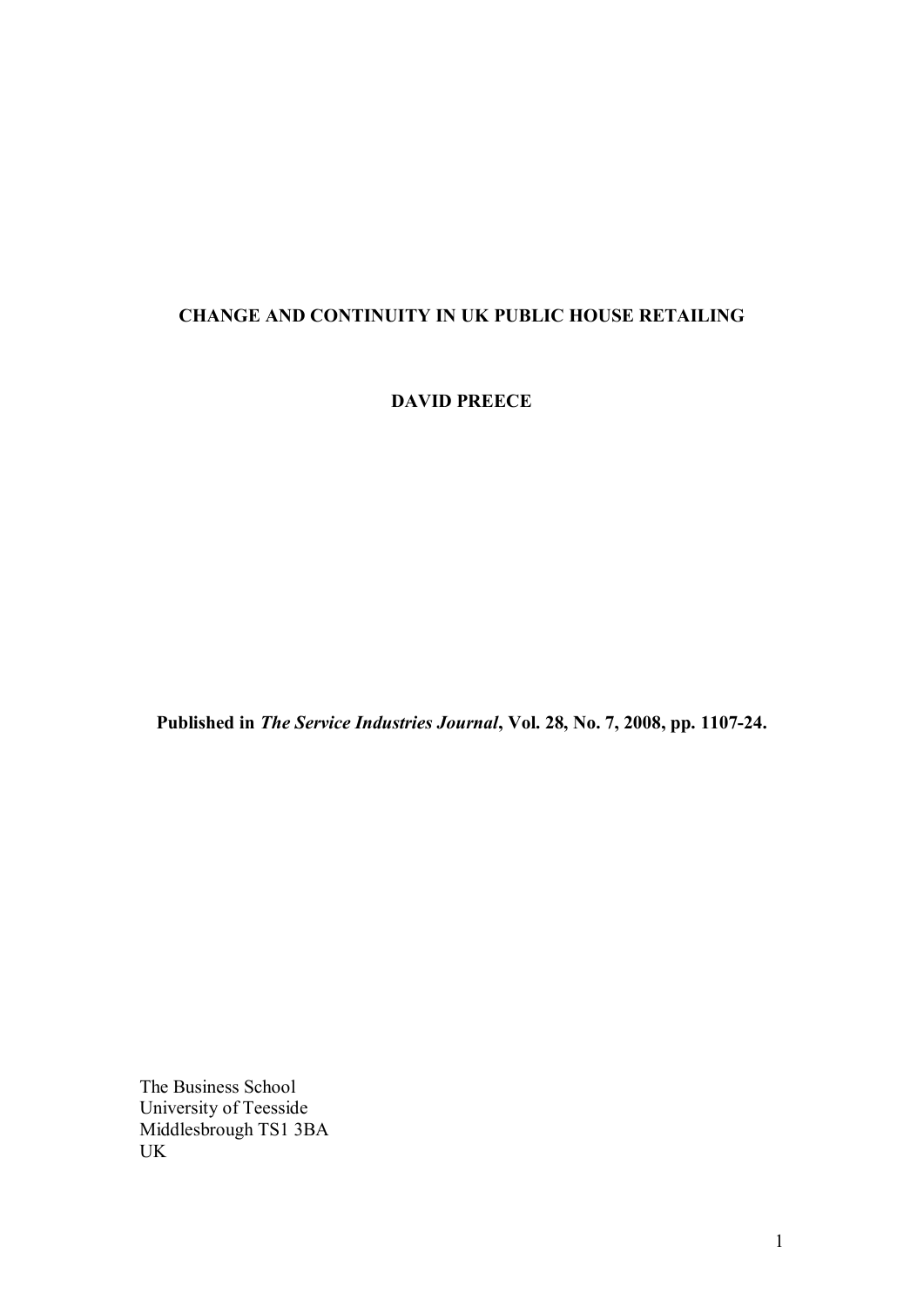*The paper outlines and reviews four major changes which have occurred in the UK public house retailing (PHR) sector since 1989, that is the 1989 'Beer Orders', the changing socio-economic context, public house estate investment, and financialization. Whilst these changes have been taking place, it is argued that a degree of continuity (discussed in terms of people, the regional brewer/retailers, and control and business development) is to be found underpinning this period of turbulence in the sector, which is typically not foregrounded to the same extent. The paper illustrates the change and continuity argument with primary data gathered by the author through a longitudinal study of the industry, and concludes with a discussion linking UK PHR change and continuity.* 

Keywords Change, continuity, public house retailing.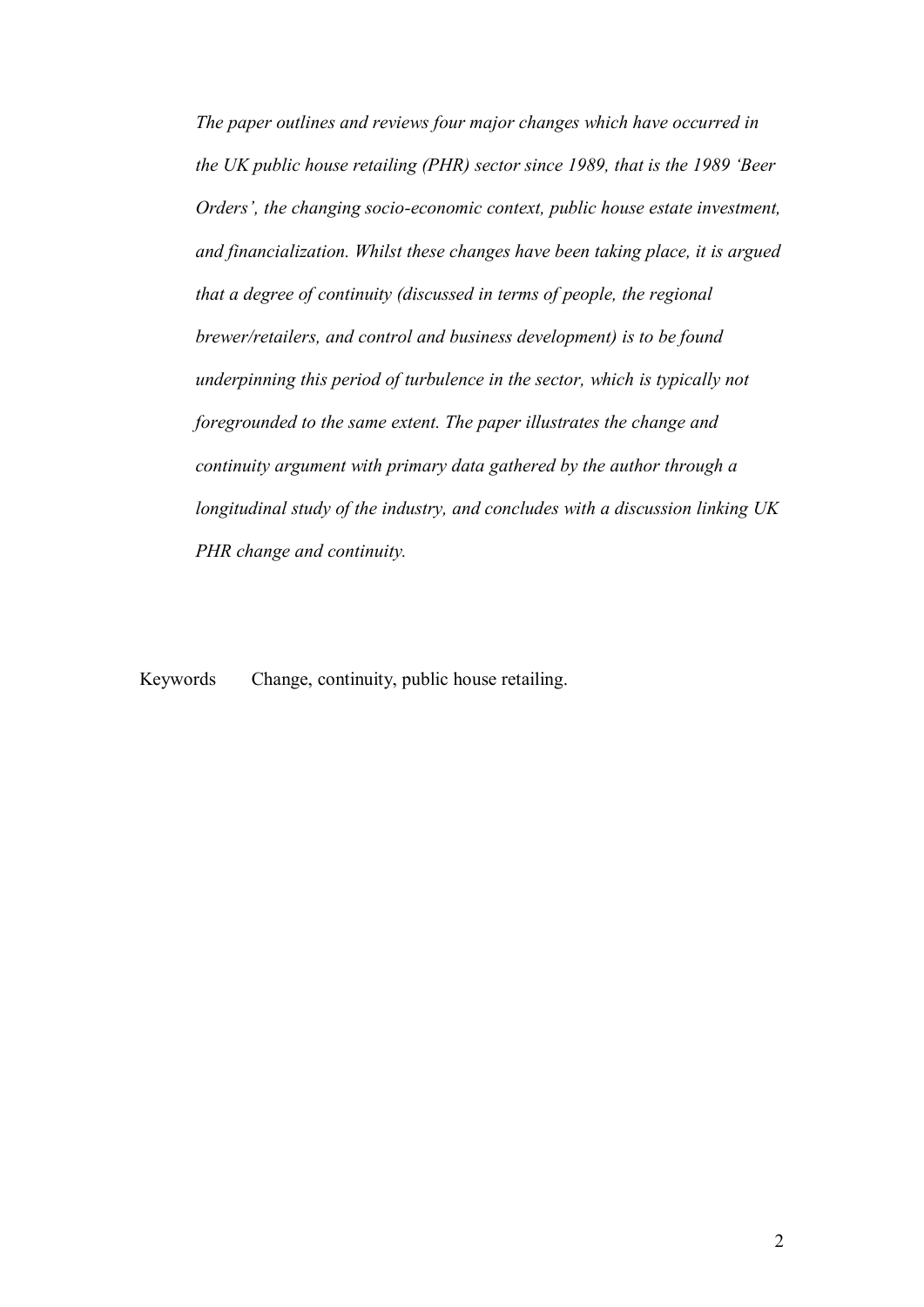#### INTRODUCTION

Referring to the later 1990s and the early years of the present century, White *et al* have observed:

This has been a time of momentous change, in politics, technology, lifestyles, and not least in the business world and the world of work. Where is all this leading? What lies ahead? What must we do to cope?…To satisfy the yearning, a group of imaginative thinkers has emerged, gurus and futurologists, pioneering a novel kind of literature which as found a large and appreciative audience. [2004: 1].

Much of the writing of these 'thinkers', however, is of a normative and exhortory nature, being based upon little or no solid empirical data. When such data has been systematically collected through a research project (usually by university academics, informed by a theoretical perspective), the actuality is found to be a good deal more nuanced, complex and indeterminate, commonly with continuity (of working practices, organisation structuring, job design, etc) figuring just as much, if not more so, than change [White et al, 2004; Nolan, 2003; Thompson and O"Connell Davidson, 1995; Thompson and McHugh, 2002]. It has served the purposes of certain writers to "hype up" the extent and degree of change which has or needs to take place: to put the matter bluntly, consultants can offer ready-made or tailored 'packages' which, they argue, will help organisations to respond to contextual change or, alternatively, take the lead themselves-at a price. Business Process Reengineering serves as a useful illustration from the early 1990s. Hammer and Champy [1990; 1993], as the leading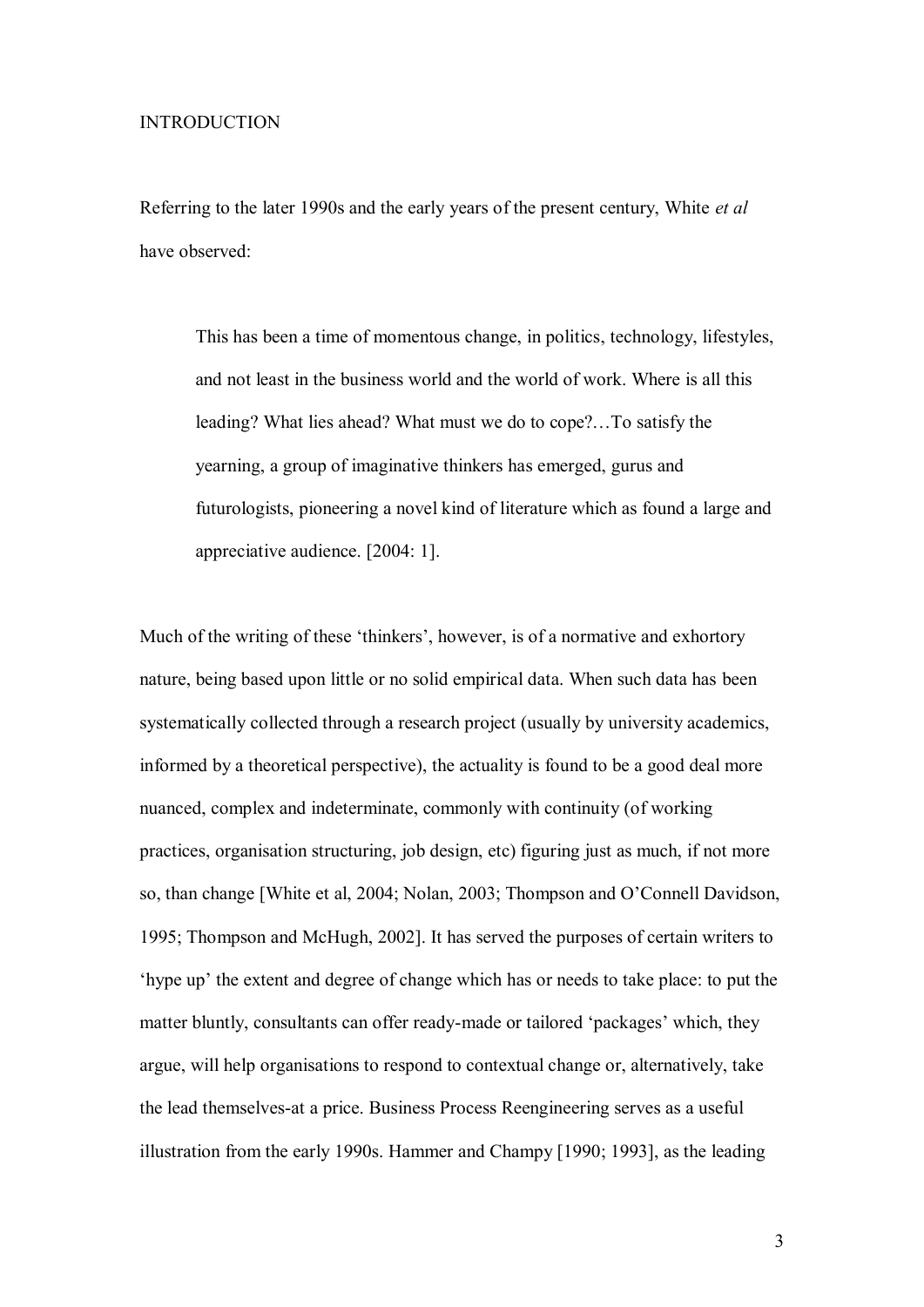management gurus here, argued that because of major changes in the nature of competition (especially global competition), it was necessary to "deracinate" [Grint and Case, 1995:16; see also Grint, 1994] the organisation's past in order to begin again and enter the brave new "reengineered" business world. Thus, senior executives could attempt to legitimise cost-cutting and major restructuring exercises through reference to significantly changed/changing organisational contexts. What has not been foregrounded to anything like the same extent in the management/guru literature (and also, to a lesser extent, the academic literature) is the *continuity* of people, organisational practices, structuring, operations, behaviour and so on over the very same time period, as identified by studies such as those referred to earlier, which have not been so obsessed with change and transformation that they have failed to spot elements of continuity in those very same organisations or sectors .

Informed by the above argument, the present paper takes the UK public house retailing (PHR) sector as its focus, and draws upon empirical data gathered from both primary and secondary sources to argue that change *and* continuity can be found here, notwithstanding the concentration of writing on the sector in recent years upon the former. This is not to deny, however, that significant change has not taken place-it undoubtedly has- and continues to occur and have repercussions throughout the sector, but it is to argue that in order to understand what has been happening research studies need to be sensitive to both change *and* continuity.

In the first main section, the paper presents an overview of key strategic changes which occurred in the sector during the 1990s and early years of the present century. The second main section provides illustrations of continuity, drawing upon case study and other primary data collected by the present author and others. The final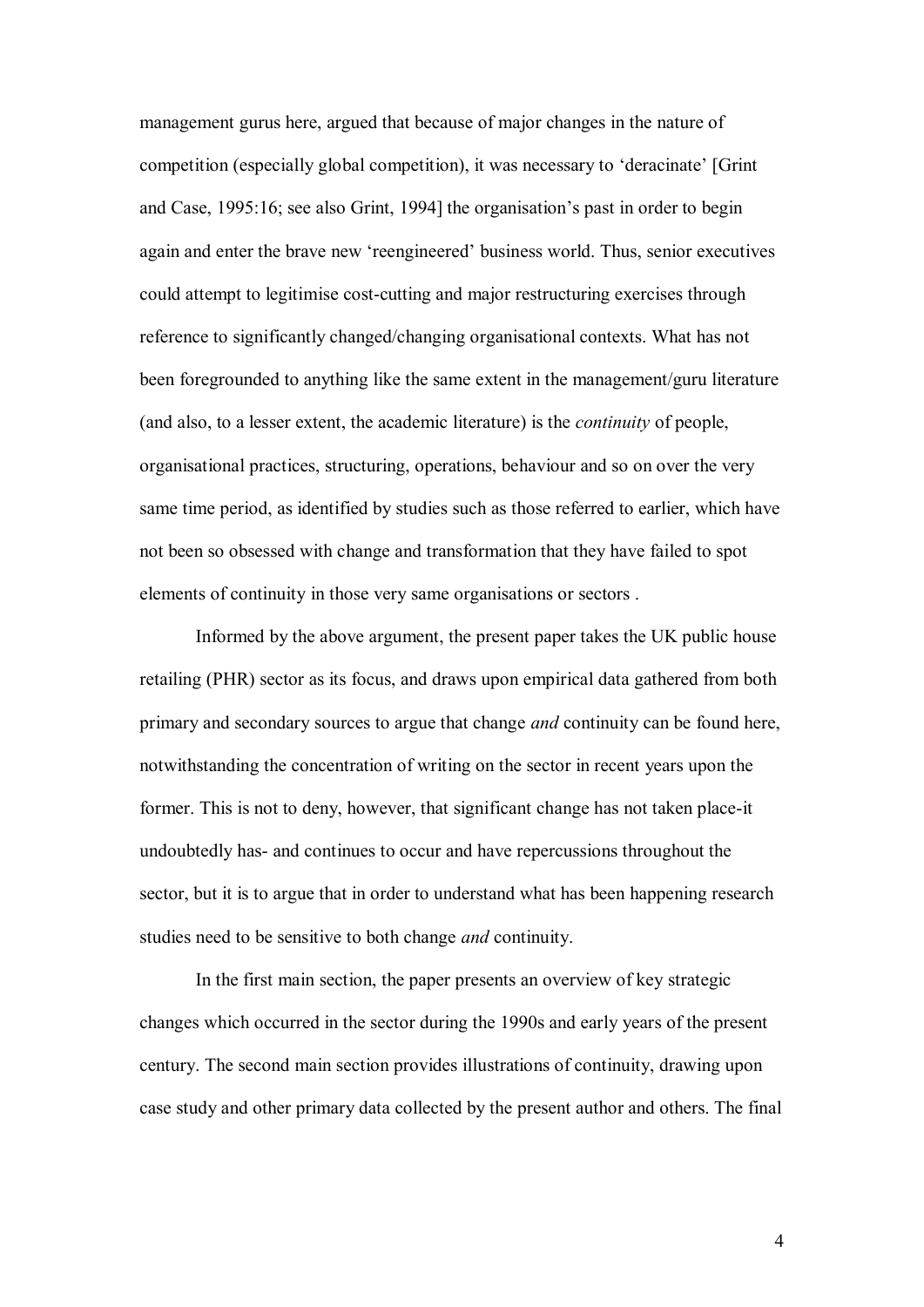section is a concluding discussion, and includes observations on the connections between change and continuity in the PHR sector.

The theoretical perspective informing the research programme and thus the present paper is a "contextual-processual" one, which focuses upon three main dimensions of organisational change: contexts, content (or 'substance') and politics [Pettigrew, 1985; Pettigrew and Whipp, 1991; Buchanan and Boddy, 1992; Buchanan and Badham, 1999; Preece *et al*, 1999; Dawson, 2003 a and b]. The former dimension incorporates both contexts external (economic, social, environmental, etc) and internal (summarily defined here as structural and cultural) to the subject organisation. These both enable and constrain possibilities for change initiatives and change themselves, of course, over time. Change content can be separated into four main elements [Dawson, 2003a]: the scale and scope of change; the defining features of the change; the change timeframe; the perceived centrality of change. Change politics includes political behaviour both outwith and inside the organisation-examples of the former include strategic alliances, governmental actions towards particular sectors of the economy, and legislation aimed at regulating and/or changing organisational practice. Examples of the exercise of intra-organisational politics include persuasion, consultation, negotiation, conflict and resistance.

The contextual-processual perspective on organisational change views the change process as "not a logical, linear process but as an untidy cocktail of quests for power, competing views, rational assessment and manipulation, combined with the subtle processes of additively building up a momentum of support for change and then vigorously implementing change" [Pettigrew, 1985: xviii]. In order to capture this unfolding, politised, emergent *and* strategic nature of organisational change, it follows that "one-shot" or survey methods of data collection are likely to be limited in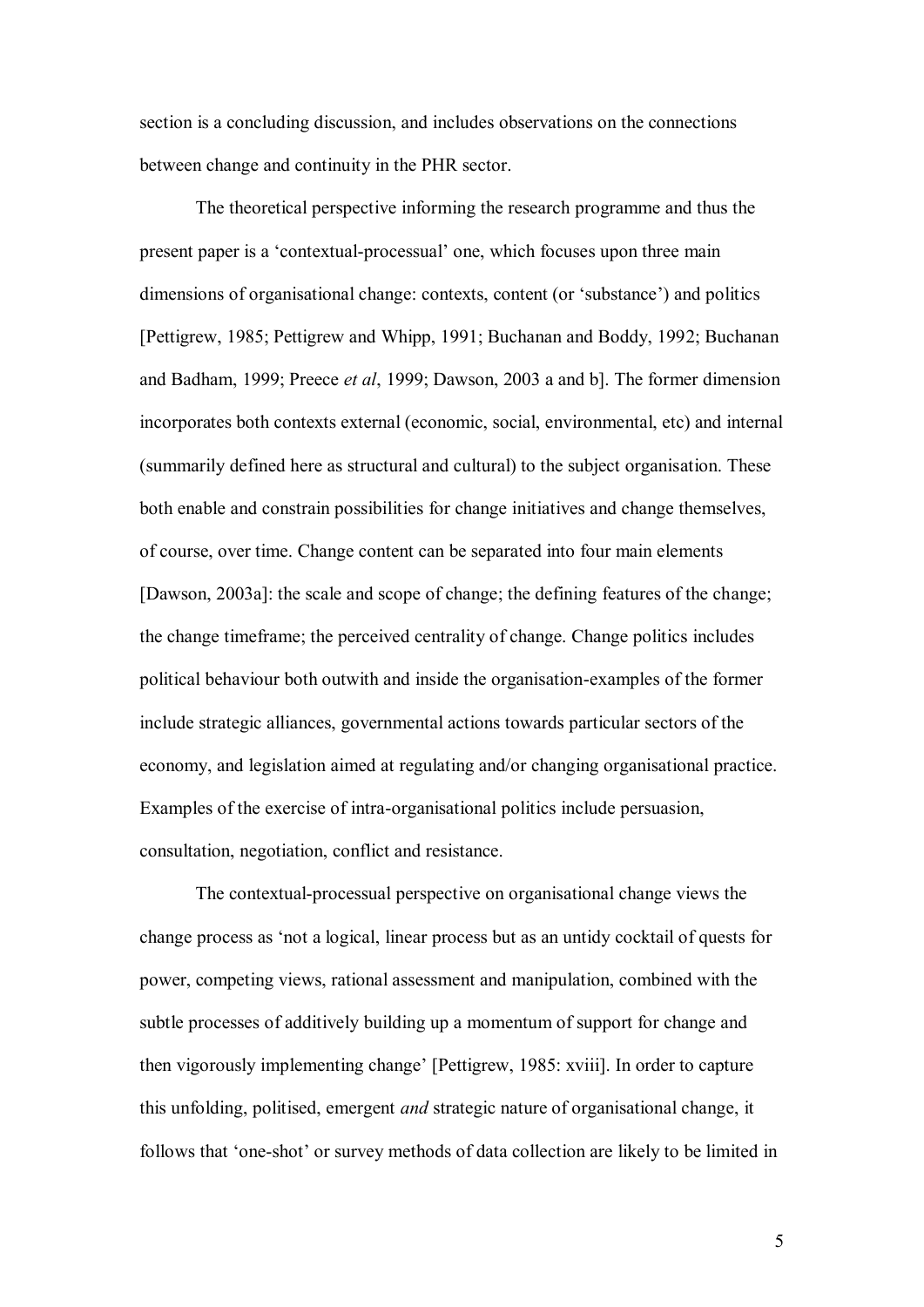their usefulness-case study methods are of much greater value. Here, the researcher studies change as it unfolds over time through interviews with a range of stakeholders (often revisiting the same people at different periods of time), participant observation, documentary analysis and, perhaps, periodic questionnaire surveys. This, of course, implies longitudinal studies and a focus upon changing/organising/strategising. A brief outline of the methodology employed in the research project reported upon here is provided at the end of the paper.

#### CHANGE AND INNOVATION IN UK PUBLIC HOUSE RETAILING

Given the space available, the focus will be upon certain key changes which have occurred in the sector since the early 1990s. It is important to also note that a number of the contextual developments and changes at the organisational level discussed below had gestation periods of varying lengths and were often inter-connected and overlaid upon each other, and that their 'effects' can still be detected today. As was noted above, change-in-context should not be seen as some sort of rational-linear process, but, rather, as messy, complex, politically-charged, and potentially subject to a variety of interpretations and "re-writings of history". Figure 1 captures the key contextual developments/innovations and changes/responses at the organisational level which we will focus upon.

#### FIGURE 1 HERE

*The 1989 'Beer Orders'*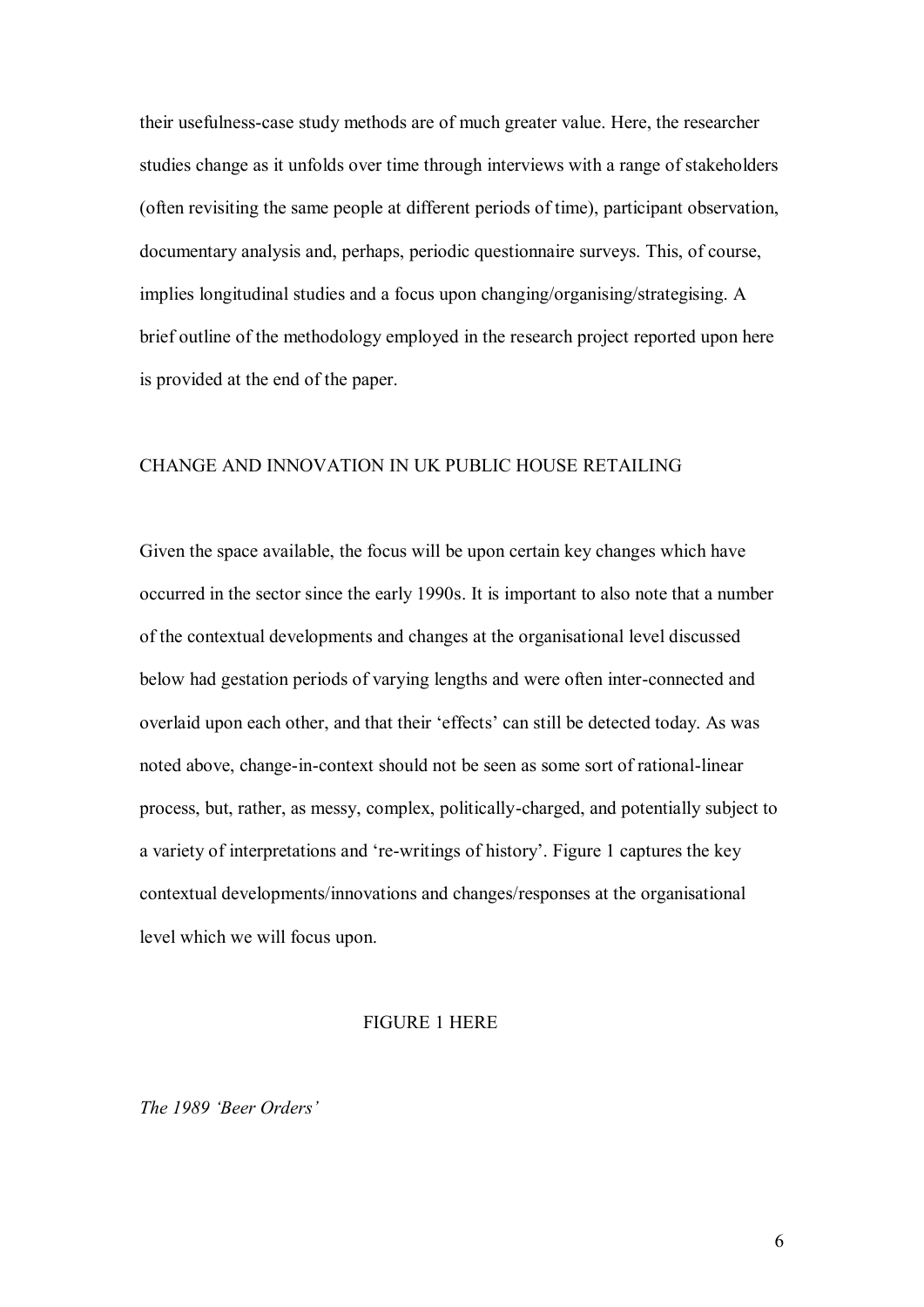The UK beer and PHR industry at the end of the 1980s was vertically- integrated [see Crompton, 1998]. The "Big Five" brewing companies of Bass, Scottish and Newcastle, Courage, Allied and Whitbread were responsible for the entire process from buying the barley and hops, brewing the beer, distributing it to the pubs and selling the beer to the customer. They owned over 70% of the UK estate of managed and tenanted pubs, as well as exercising indirect control through free trade loan accounts and grants. For example, in the late 1980s Bass owned around 7,500 pubs, supplied 20% of the UK beer market, and had a free trade loan portfolio worth hundreds of millions of pounds.

It is generally agreed that the Department of Trade and Industry"s "Beer Orders" of 1989, arising out of the Monopolies and Mergers Commission"s investigation into the UK brewing and PHR industry, was a, if not the, key precursor of change in the sector during the 1990s. The Commission stated that "A complex monopoly situation exists in favour of the brewers, with tied estates and loan ties…restricting competition at all levels" [Monopolies and Mergers Commission, 1989: 4]. This referred to the vertical integration of the national "big six" companies who dominated the sector at the time. The Orders required brewers owning more than 2,000 on-licensed premises (1) to, before November, 1992, either cease brewing, or sell, or lease free from any tie, half the pubs they owned over the DTI-imposed limit of 2,000. The stated objectives were to increase competition, and improve customer choice, and thus drive down prices and achieve better value for customers. Tenants were given the first option to buy their pubs if they were put on the market by one of the nationals, and many indeed did so

Three main responses from the national brewer/retailers followed. One national, Scottish & Newcastle Breweries, decided to remain in both brewing and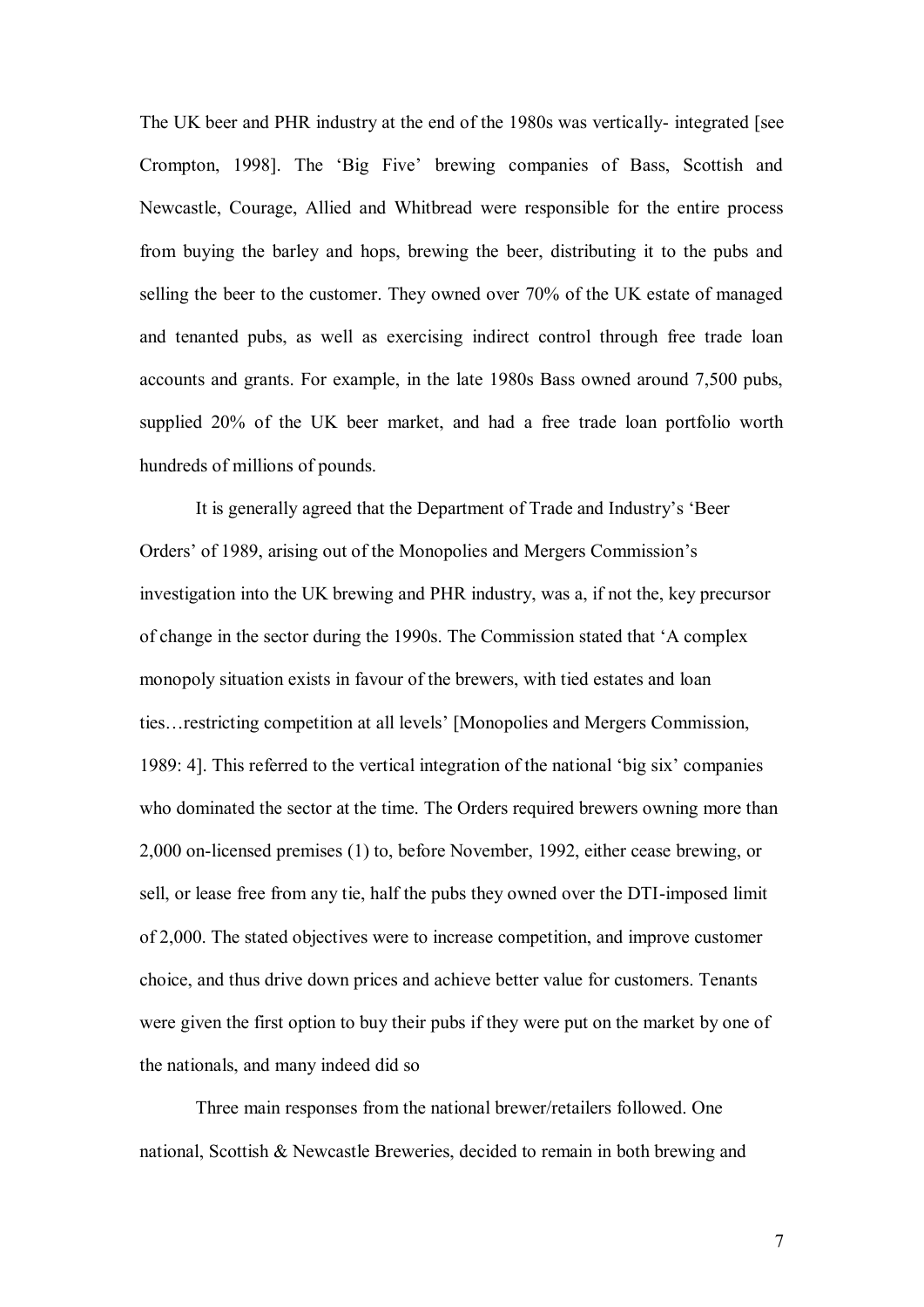PHR, but as it had the smallest estate of all the nationals, and did not reach the 2,000 ceiling, it did not need to divest itself of any pubs. Another response was a "pubs for breweries' swop by Courage and Grand Metropolitan, with the former taking over the ownership of the latter"s breweries to add to its own, and the latter taking over the former"s pubs to add to its existing estate. Bass and Whitbread decided to remain in both brewing and PHR, but as they owned well above the 2,000 ceiling, they had to divest themselves of a large number of pubs:

In the case of Bass they had to sell 2,680 pubs in less than two years. Some group or some individual had the opportunity to but these pubs, as well as the countless thousands that were put on the market by Allied Breweries, Whitbread and the other national breweries. They were bought by individuals, by small companies and by large pub retailing chains. They were also sold as individual outlets, in small clusters and in fairly large packages of up to 350 outlets [Preece *et al*, 1999: 12]

The resultant release, over a short period of time, of thousands of pubs onto the market meant that:

…there were opportunities for entrepreneurs and for companies to acquire assets at reasonable prices and with reasonable prospects of being able to manage these premises in such a way as to make money through pub retailing or through pub leasing. Several new pub retailing companies were formed at this time. Most of them had a bias towards a tenanted or leased estate, for that was the kind of pub that was being disposed of…It was also an opportunity for existing pub retailing companies to acquire additional managed houses. At this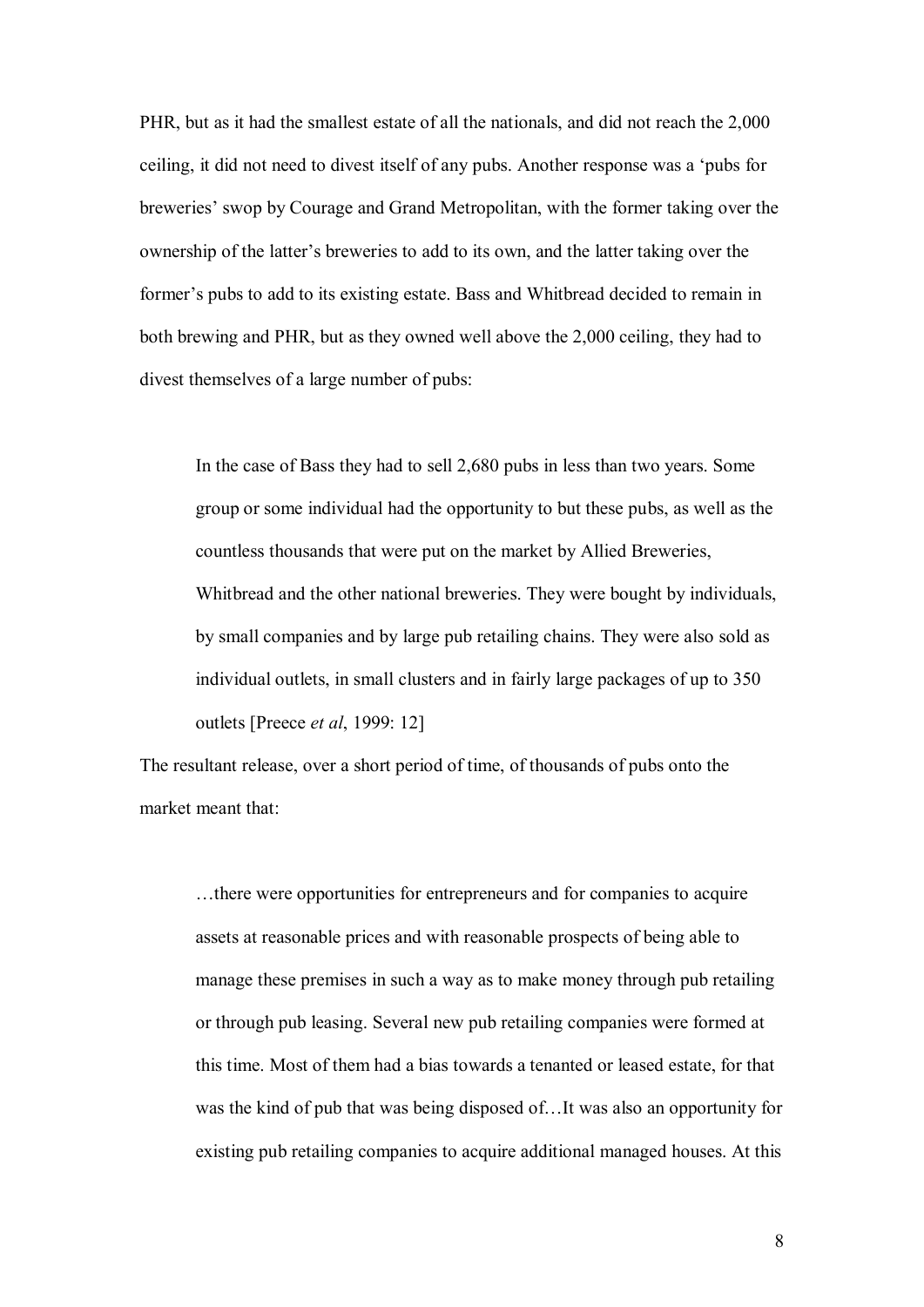time companies such as Enterprise Inns were formed, companies such as Yates Wine Lodges expanded their managed house portfolio, and companies such as Wetherspoons were formed to develop and operate high-quality, large managed pubs…the new companies acquiring the assets simply had to make money. They had to be responsive, they had to be competitive and they had to be "fleet of foot" in order to survive and grow their businesses [Preece *et al*, 1999: 12-13].

As Knowles and Howley [2000: 366] have observed:

The result of this order [the Beer Orders, qv] was that 11,000 pubs were subsequently sold by the big six brewers, triggering a radical overhaul of pub estates and a restructuring among the big brewers. At the same time, smaller, more entrepreneurial companies found it easier to enter or expand within the market leading to increased competition and more niche operators. This whole process has had the effect of revitalising the pub industry by paving the way for more innovative pub and bar formats to emerge.

Lashley and Rowson [2002] have classified the types of public house retailers which emerged post the Beer Orders as: (i) national retailer with brewing, (ii) national retailer with no brewing; (iii) regional/local retailer with brewing, (iv) regional/local retailer with no brewing, (v) (totally) independent operator/freehouse. It is of note that, just three years after this paper was published: (i) no longer existed; (iii) and (iv) had become somewhat problematic categories owing to the spread of the estates of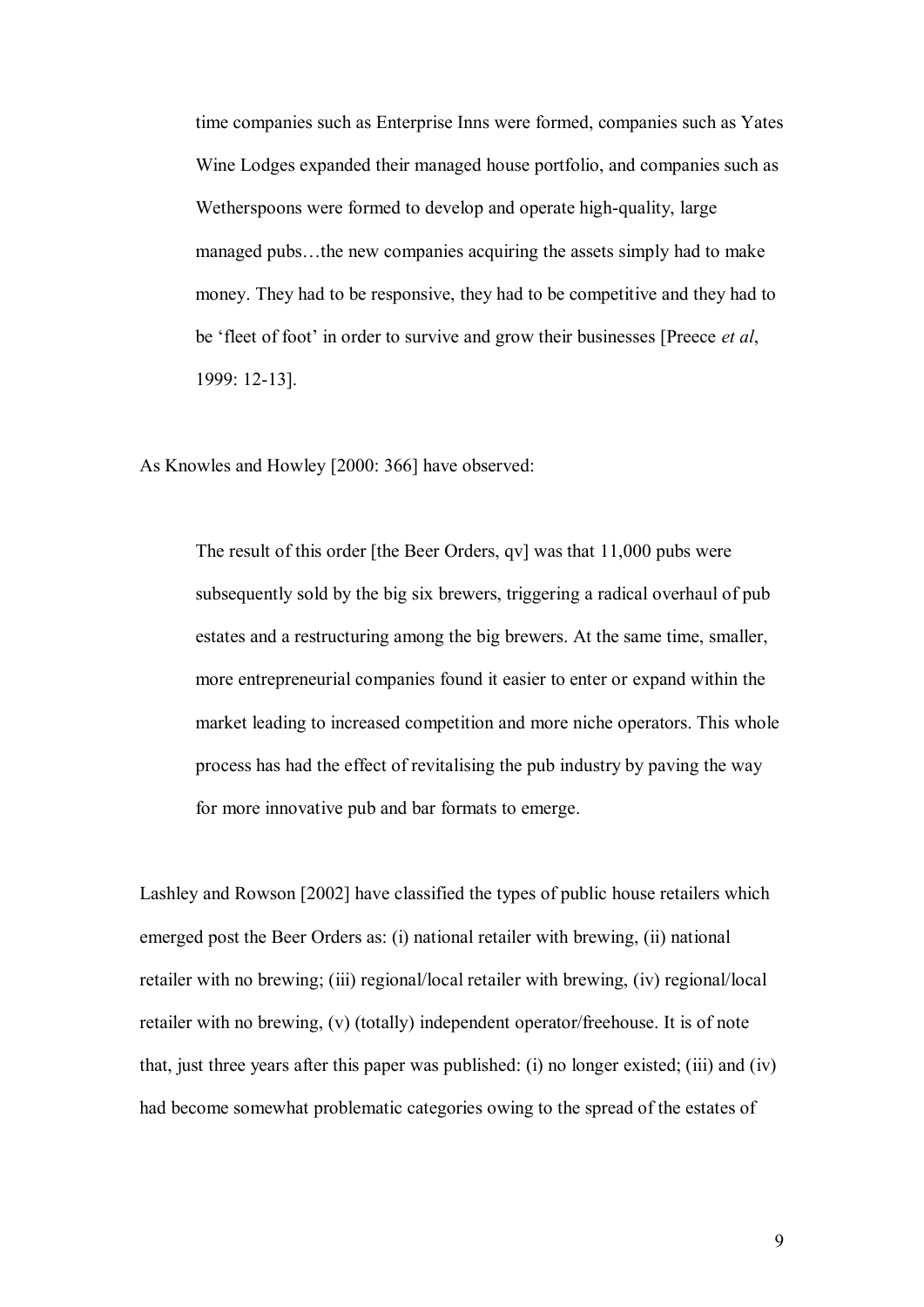what were formally regional companies outwith their original regional locations (Greene King and Wolverhampton & Dudley in particular).

#### *A changing socio-economic context*

In the UK, the early 1990s was a period of limited growth in real personal disposable income, a highish level of unemployment, and super-inflation of house prices. This resulted in low levels of consumer confidence and erratic changes in consumer spending. During the period 1990-96 the home entertainment market (VCRs, rented videos, etc) grew by over 10 per cent per annum, as did the incidence of eating out in pubs and restaurants and foreign holidays. At the same time, the consumption of alcoholic beverages by volume in retail premises declined overall, and thus PHRs" only possibility for growth was through gaining market share from competitors. At the time the projections in the sector were that if net growth was to be obtained, it would be through food sales (rather than wet), entertainment machines, consumers trading up to premium/higher margin products, and a reorientation around market segments such as country inns with a food emphasis and branded city town bars (it should be noted that whilst beer volumes were down, revenues were maintained through price increases).

The main reason for the beer volume decline appears to have been demographic changes, especially the relative decline in the proportion of 18-25 year olds over most of this period. Other factors included changing consumer lifestyles, the influence of the health lobby, and the switch from on to off trade consumption, especially through the purchase of alcoholic drinks in supermarkets (again reflecting changes in consumer lifestyles towards home-based leisure activities). The view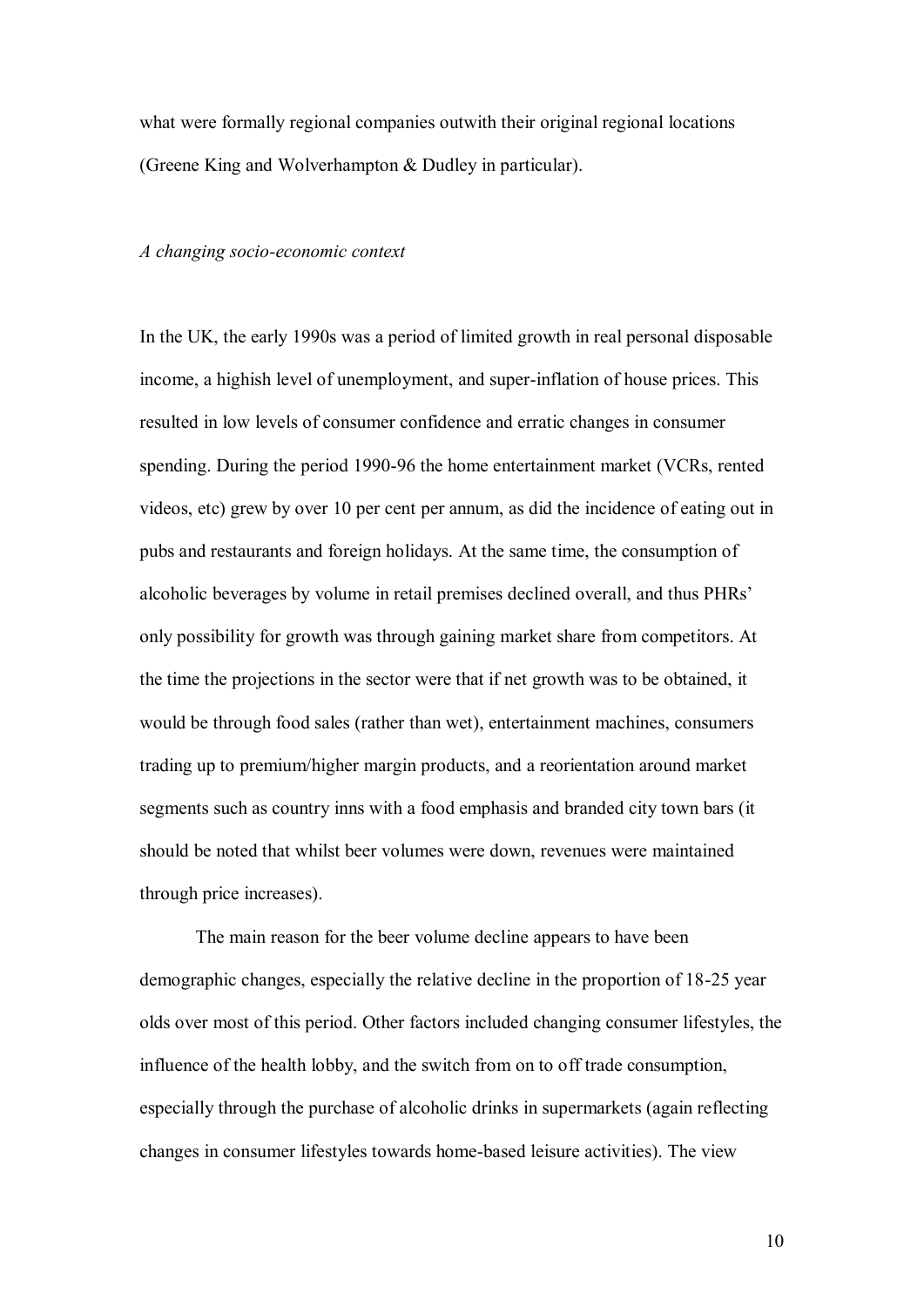emerged that other pub market segments needed to be developed or expanded to compensate for this loss of trade, such as families, young women and retired people. This led to demands for enhanced pub investment, targeted at such segments. At the same time, the policy of sustaining revenues by increasing prices in the on-trade meant that the increasingly cheaper products in the off-trade became even more attractive. Whilst often the beer was being produced and supplied by the same breweries in both instances, and this was of course to the benefit of the brewery divisions, it was certainly not helping the PHR divisions, which in cases such as Bass belonged to the same PLC or were in a "strategic alliance" with a brewery company.

 During this time period, the predominant view in the PHR sector was that consumers possessed little brand identity:

consumers were individuals, and would not want to be considered as "typical" of a target-market segment for a brand. It was believed that customers wanted a "personal relationship" with the landlord, to be treated as individuals…They were not consumers, they were locals in their local. If brands were to succeed and attain scale and scope economies, then this accepted wisdom had to be broken down: this was to become the objective of brand management in the 1990s. To many senior executives and others in the sector, brand management was an alien being. Pubs would never change. [Preece *et al*, 1999: 18-19].

#### *Investing in the estate*

Attempts to increase sales volumes, revenues and profits were made by the introduction of new concepts/brands, but also by investing for growth by acquiring public houses, building new pubs, refurbishing pubs, or "churning the estate" (that is,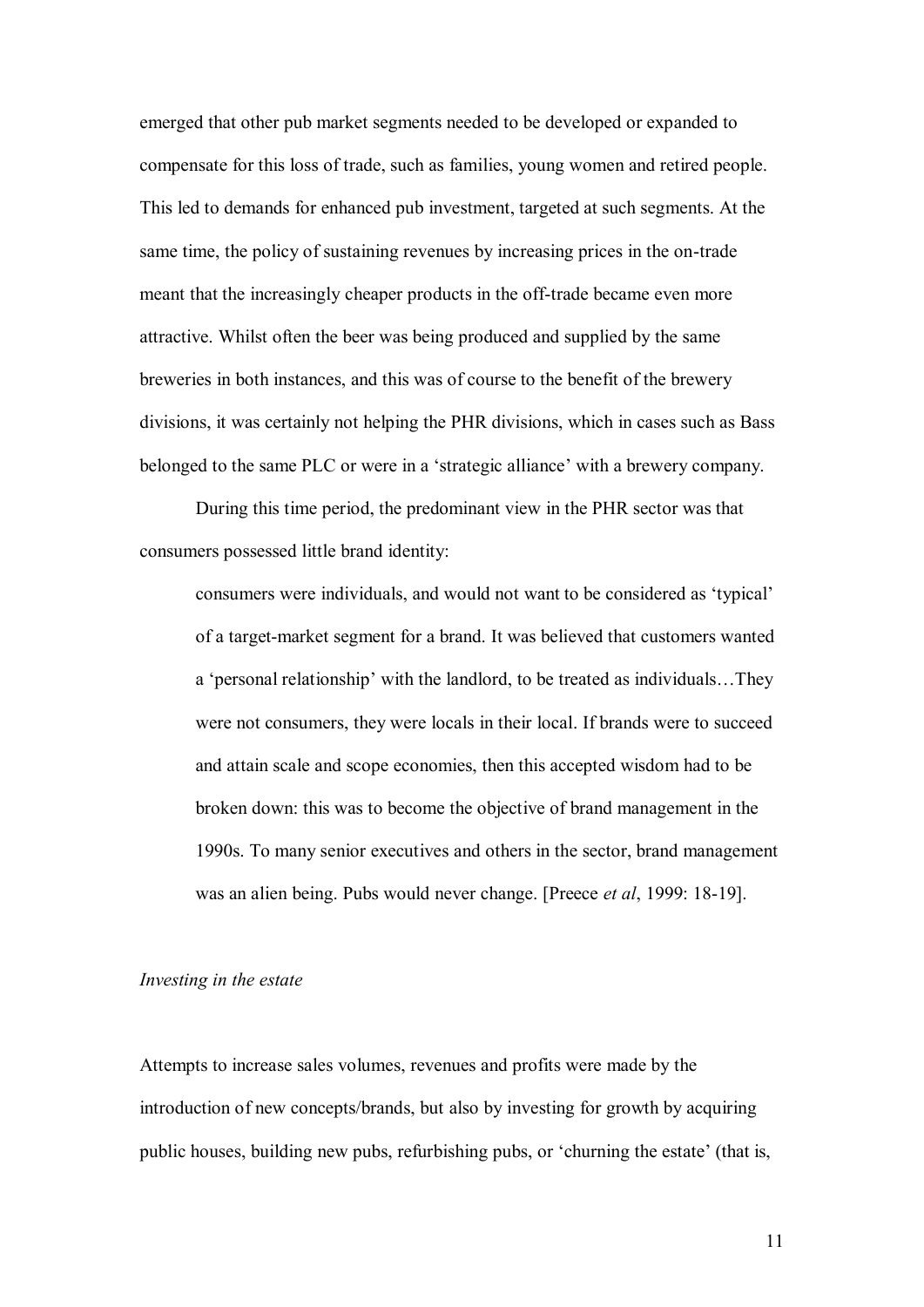buying and selling hostelries) in order to improve the overall portfolio under the company"s ownership or control. Of course, a major inhibitor for some of the nationals here was the DTI-imposed cap. If a company was at its maximum allowed estate, it would only be able to acquire or build new pubs if it also sold some of its existing estate. The major disposal programme imposed by the Beer Orders meant that there was a one-off opportunity to improve the overall quality of the estate by disposing of the pubs with the lowest sales volumes, etc. Another key objective was to achieve economies of scale. Through the emphasis on larger pubs, it was hoped that the cost of sales would reduce via the spreading of "fixed" costs over higher volumes. From this time, disposals and estate churning became an everyday aspect of the PHR companies' corporate strategy, the net effect of which was to create a 'virtuous circle' of investment in those pubs or parts of the business which were achieving the highest margins and profits, and disinvestment at the opposite end of the estate. In the latter case, either the pubs were sold off to another organisation, typically a PHR company, or were, initially at least, retained in the form of tenancies, for:

the more marginal properties were let out to tenants as a way of securing outlets for the beer product and at the same time tapping into the entrepreneurial, managerial and financial resources of the small firm. [Lashley and Rowson, 2002: 354].

The period also saw a significantly increased amount of capital investment in the PHR estate through technological innovations, in the form of back office computer work stations, beer lines measurement and monitoring and, especially, EPOS systems. The latter was usually linked to the "back office" computer and, through that and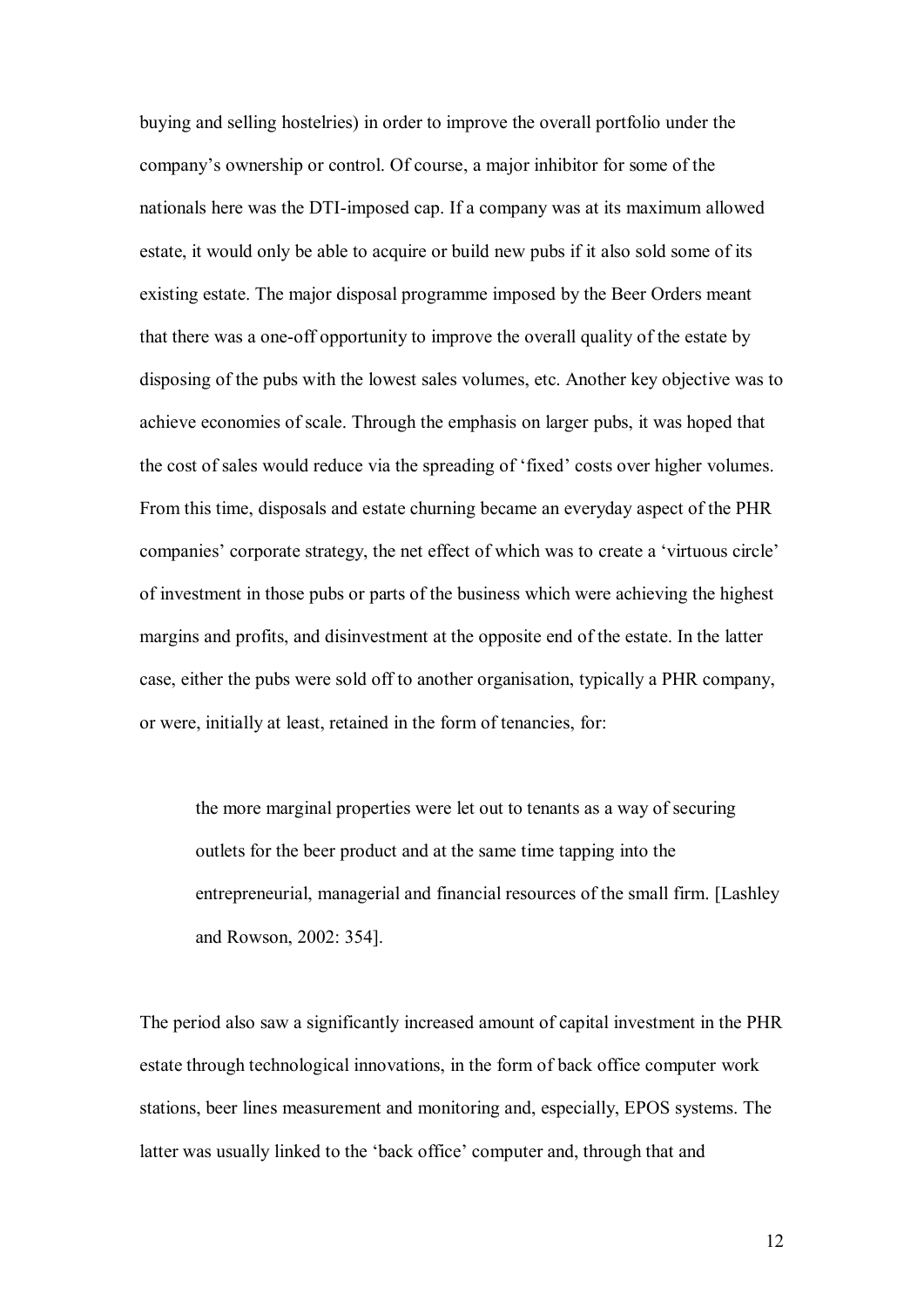LANs/WANs, into company databases. There was, of course, variation across companies with respect to the timing of these technological changes and the particular configurations which were developed.

The result of the above changes in the UK PHR and brewing sector was that, by the mid-1990s, some of the national companies had exited from brewing altogether, whilst there had been a significant increase in the PHR-only sector, with 22 PHR chains owning over 13,000 pubs in 1995 [Millns, 1998]. In 1989 verticallyintegrated brewers owned almost 45,000 pubs- by the end of 1994 this had been reduced to under 22,000 [Pressnell, 1995: 14]. Millns [1998: 158-9] has observed:

Convergence and diversification are likely to continue. Brewing has already converged with other industries in terms of adopting a managerial rather than family/craft guild approach to the business, being market and brand-led rather than producer-dominated, tending to separate production and retailing, and viewing itself as part of a wider sector, in competition with other forms of leisure for consumer spending. Diversification will continue as brewing companies give different answers to the strategic question of what business they are in, and fewer answer that they are simply brewers of beer.

This prediction has been born out by subsequent events. People working in the sector now talk in a "matter-of-fact" way about "public house companies" and "pub chains", rather than "brewers"-unless, of course, they are specifically referring to brewing companies. These, in the main newly-formed PHRs, were more responsive to an increasingly more sophisticated customer base, and were prepared to challenge the established norms and expectations of what had been a rather conservative industry.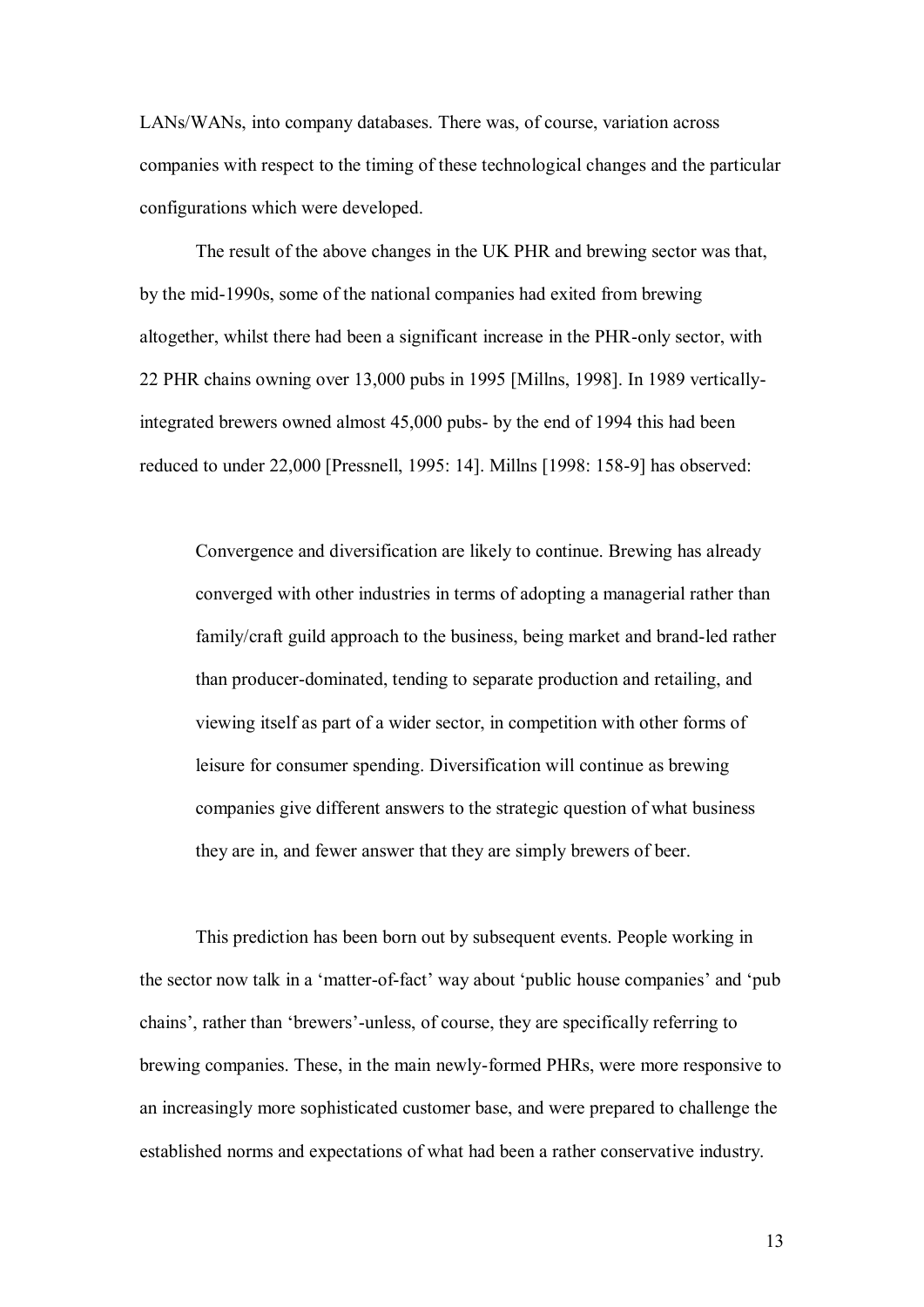Consumers were more discerning and fickle, and less loyal towards an established offering. The industry response in terms of capital investment soon mopped up the finance which had been generated through the national companies" public house disposal programmes.

#### *The later 1990s to date: finance capital comes to the fore*

From the later 1990s the trend towards branding, especially in the managed estates, gathered momentum [Knowles and Egan see "the branding and marketing of different pub concepts as one of the key manifestations of competition in the 1990s": 2002: 66], as did the sale or conversion of "community- managed" houses to tenancies or leases. Much of the remaining national brewer/retailers' managed estate was either sold or converted from community-based businesses to "high street" outlets, restaurant operations, or lodges. These disposals both gave a fillip and led to the creation of a plethora of, mainly leased-based, public house retailing companies. The days of the managed house as the 'shop window for the brewery's products' had long since gone. Tables 1 and 2 show the changes in UK public house ownership between 1989 and 2004.

Table 1 about here

Table 2 follows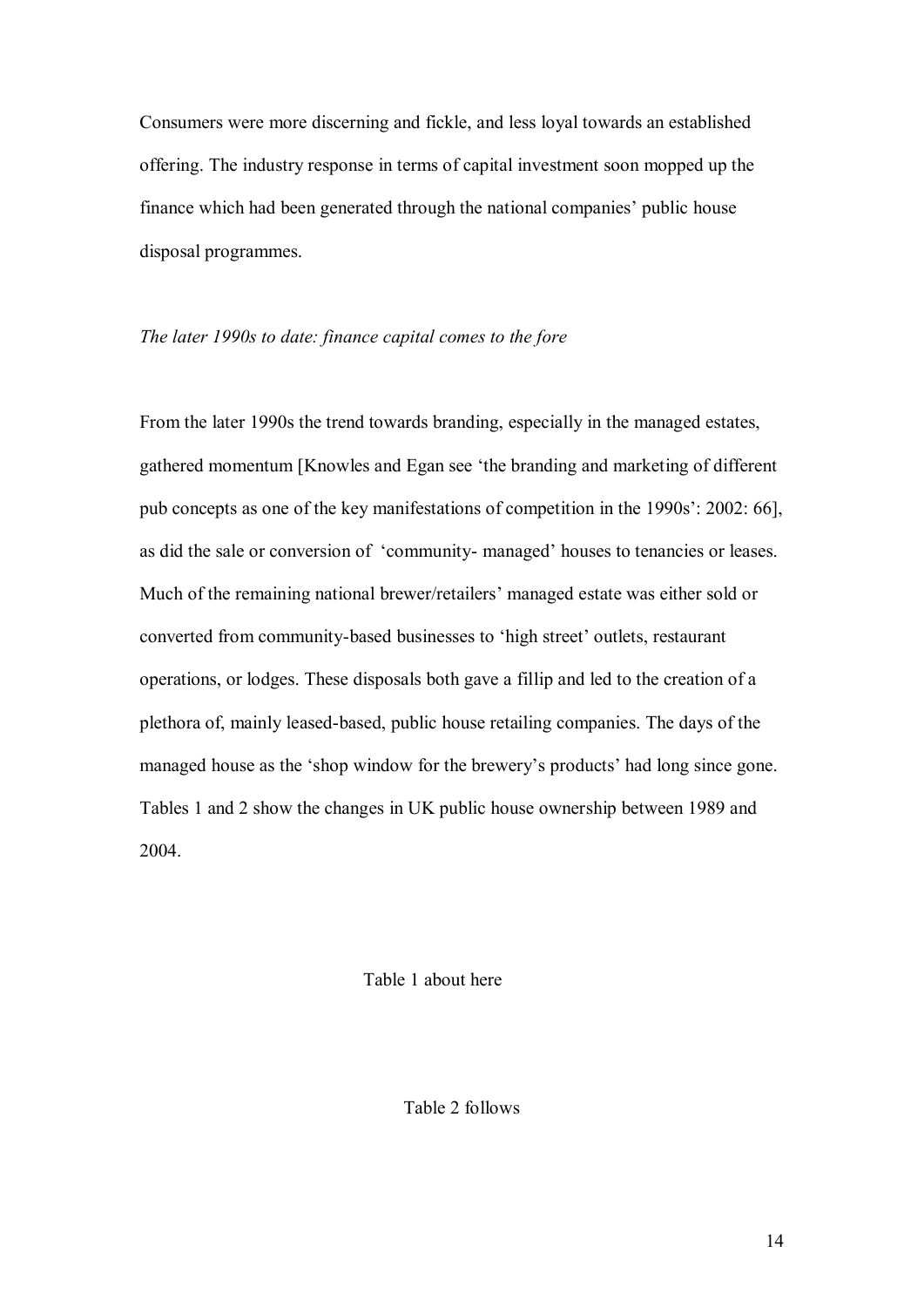The main cause of this transformation of public house retailing since the later 1990s, in my view, has been the "financialization" of the sector. In so-called "financialized economies" [Froud *et al*, 2002; Williams, 2000]:

New forms of financial competition reflect the requirement to meet the expectations of the capital market as much if not more than those of consumers in the product market. Capital markets are no longer merely intermediaries in relations between economic actors, but a regulator of firm and household behaviour [Thompson, 2003: 366].

In the increasingly deregulated and globalized market places of recent years, the search for new and/or enhanced ways of satisfying shareholders has produced a shift, albeit varying across sectors and contexts, towards the dominance of financial circuits of capital [Lazonick and O"Sullivan, 2000; O"Sullivan, 2000]. What is more, the increased dominance of institutional investors has "…accelerated the stronger emphasis on anticipated future cash flows and dividend payments, appreciation in share price, new metrics of measurement and rates of return above other means of investment as markers of financial performance' [Thompson, 2003: 366].

Thus, what is happening in the PHR sector is by no means atypical and, as in many other sectors of the international economy, is indicative of the way in which "shifts in the circuits of capital are changing the character of corporate change itself…away from internally-oriented, commitment and values-based transformational change, to one that is based on the *financialization* of change in response to the new dynamics of capital markets."[Thompson, 2003: 367. Emphasis in original].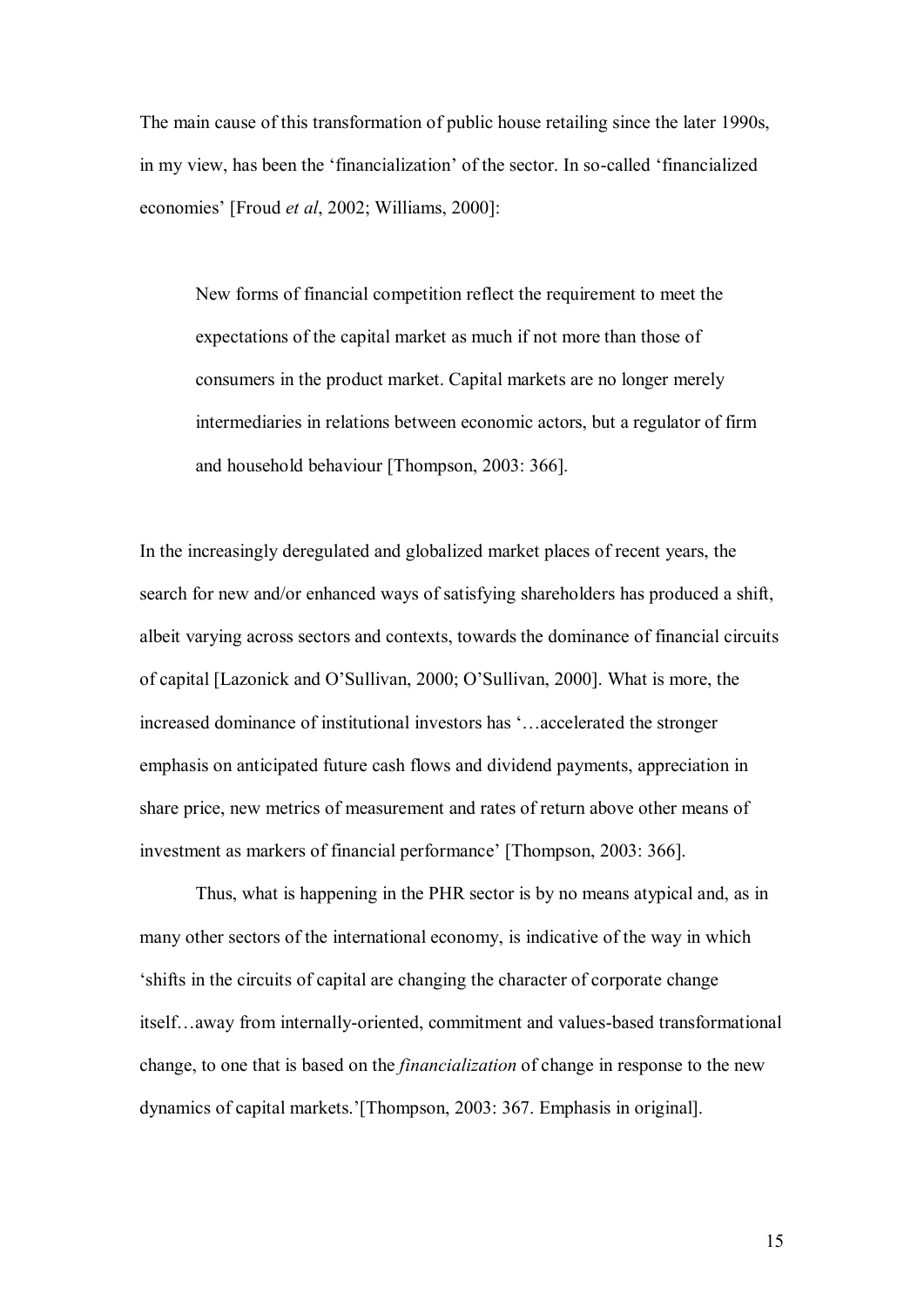Financialization in PHR has led to the emergence of a few very large leasebased companies, and a number of smaller ones. Guy Hands has been the leading and key player in this process. During the later 1990s he was the UK Chief Executive of The Principal Finance Group, part of Nomura Equity Investment. His acquisition strategy was based upon the principal that pub businesses are excellent generators of cash. Cash flows are highly likely to be generated on a regular basis from pubs, primarily because of the payment of rent by the tenant/lessee (otherwise they have no business or, often, home) and beer and drinks sales (a pub with no beer cannot operate, and the tenant/lessee is required to pay for the wholesale supply of beer from the PHR company, with the company itself benefiting from any discounts received from the brewery). Hands and Nomura used the near certainty of these cash flows, as measured by Earnings before Interest, Tax, Depreciation and Amortisation (EBITDA) as a new way of valuing pubs. The old "site and bricks and mortar" plus annual barrellage method produced one figure, say £400,000, whereas notionally capitalising the cash flows produced a higher figure, say £440,000. Employing this methodology, Nomura was successful in several pub-estate buying deals, to the extent that at one time they were the UK"s largest public house owning company.

This financial strategy involves, in brief, borrowing money on a short-term basis to acquire the pubs, and then (through "securitisation") converting the loans into less costly medium and longer- term instruments, as and when the pub estate confirms its EBITDA projection. The cheaper loans are a result of the lower level of risk which has now been confirmed through EBITDA, such data being required by longer term lenders in order to securitise the debt. In essence, securitisation is a process whereby future cash flows from the organisation"s asset base (such as rental income) are used as financial backing for investment bonds on international bond markets. In addition,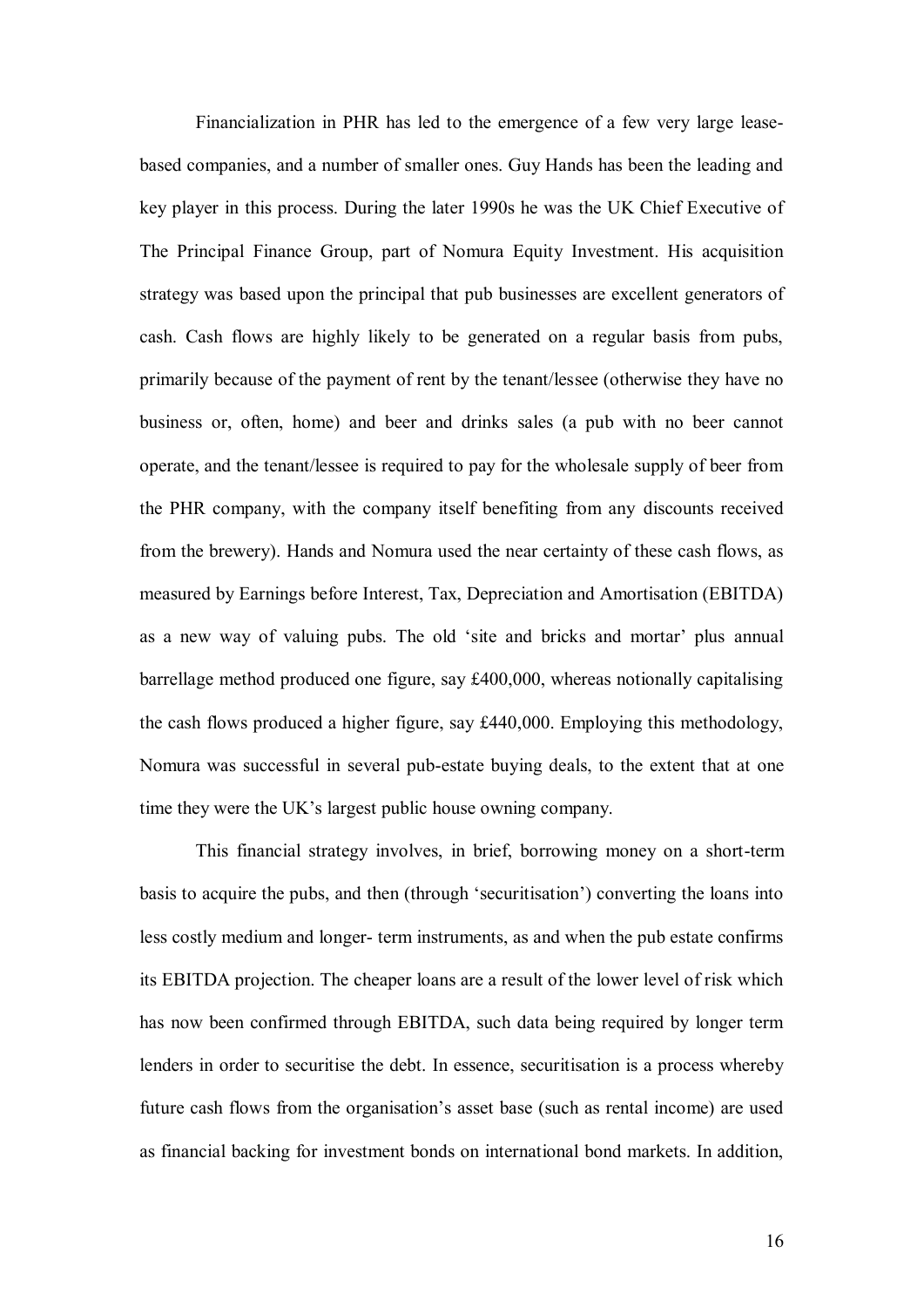as these longer- term debts replace more expensive short term ones, they help generate additional cash balances for further acquisition and expansion. Thus the possibility arises to move ever "onwards and upwards" in a pub-acquisition spiral. Following the lead taken by Hands, several other companies embraced this financial methodology, also starting-up, developing and growing lease/tenancy-based pub retailing companies.

In contrast to the former predominant mode of producer-led public house ownership and operation, where the hostelries belonged to the breweries and acted as a "shop window" for the breweries" products, the essence of the new "pubco" model is that: (i) the pubcos lease pubs to tenants via leases of varying length and conditions, usually specifying full-repairing and insuring obligations; (ii) beer and certain other supplies must be purchased from the pubco or suppliers nominated by the pubco; (iii) rent is paid, which increases annually and is subject to review after a specified period of time; (iv) pubcos enjoy the "right of entry" to the licensee"s premises; (v) the pubco buys beer from breweries in bulk at discounted prices, which it then sells on to its tenants at a higher price, generating a significant margin. This is a "low risk" business model for the pubco, as (i) it has bargaining strength with its suppliers; (ii) growth is assured as rental income is indexed and subject to periodic review (often upwards only); (iii) increases in beer costs are passed onto the tenant. Thus cash generation is predictable and reliable, and this has enabled the larger pubcos to securitise their income streams and benefit from profit increases, with their investors and bondholders enjoying earnings growth.

As a result of the extensive churning of the UK public house estate over recent years, the situation has now been reached whereby the major PHR companies own the great majority of high street city/town bars and key location food-led destination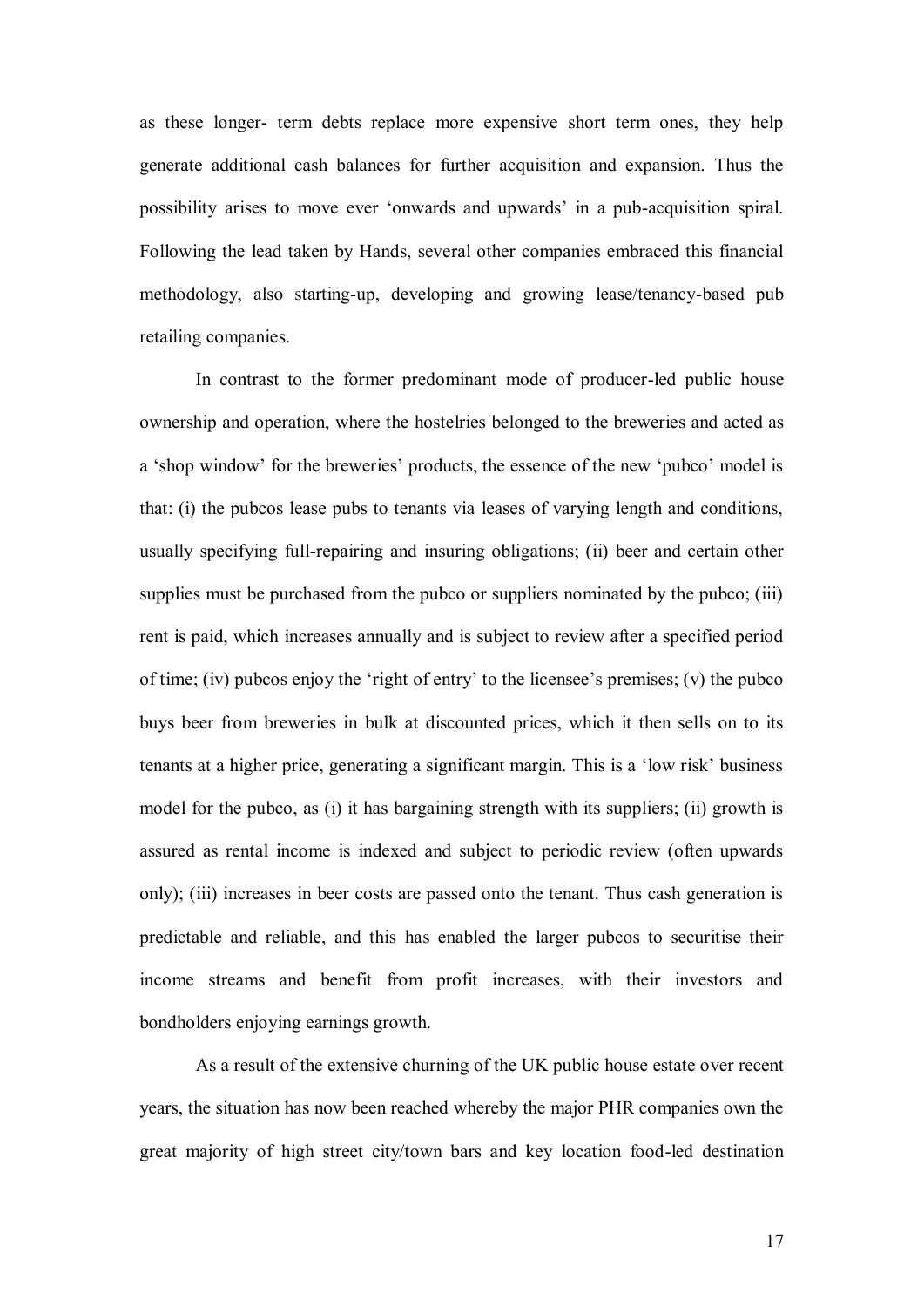outlets such that (with the exception of some privately-owned free houses and the regional brewer-retailers in certain locations) the top-end of the estate is now controlled by a few PHR companies. The core rationale is, as a partner in a mediumsized PHR company commented: "The bigger the business is, the better it works, because at the end of the day the more money you borrow, the cheaper it is, and the more pubs you have, the better discounts you get', in an ever-upwards spiral. What is more, as Steven *et al* [2002: 113] have observed:

These influential monopolistic and controlling presences can be traced back to a government intervention that was fundamentally flawed. The intent of the 1989 "Beer Orders" was to remove a complex monopoly rooted in vertical integration-the result has been the growth and development of an oligopolistic/monopolistic presence in both the supply and retailing of beer through public houses.

Or, as Knowles and Egan have similarly put it, "the structure of the industry has changed from one of being a complex monopoly to one which we would describe as a complex duopoly, with a trend to further concentration with limited competition in practice" [2002: 70].

The comments below, gathered from publican interviews conducted during 2001-2, illustrate their typical reaction to the changes discussed above:

"Well at least it's a German Bank and not a Japanese one – but what do they know about pubs in Liverpool?"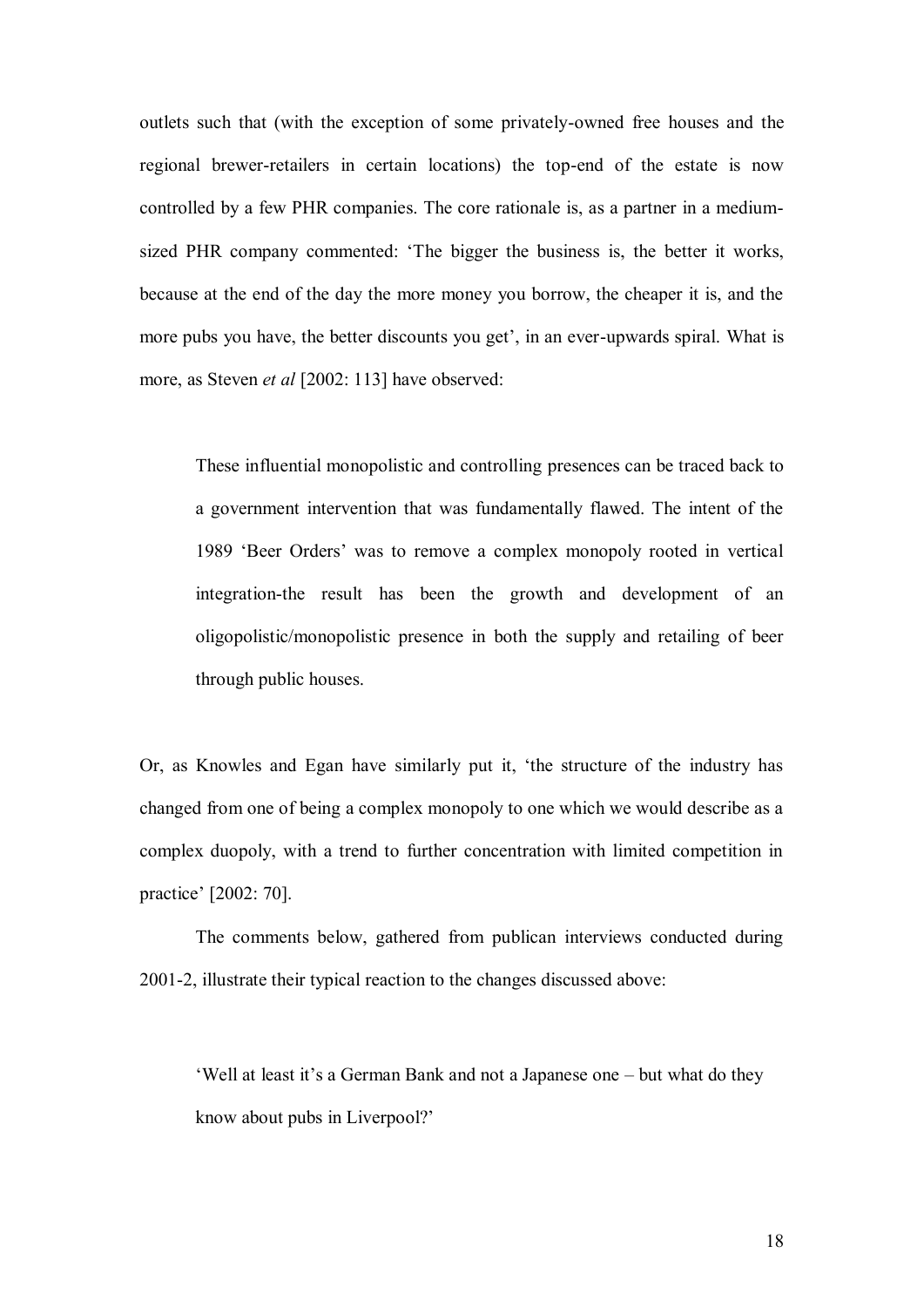"It"s all just Mickey Mouse numbers. How can they pay £[X] billion for us?" "We are just commodities to be bought and sold. I thought we were going to Morgan Grenfell, then I was told it was Deutche Bank; now my pub's going to Enterprise – at least I think so'.

[Steven *et al*, 2002: 116].

The Finance Director of a privately-owned PHR company observed in an interview in 2003:

And what has happened now is that it is just a pure financial punt at the end of the day. It has got nothing to do with breweries, almost nothing to do with pubs. Just a purely financial punt. As it happens, when we were trying to do our various deals [with finance houses and investment companies] we talked to similar people and we discovered that they were not bothered with what the business was…All they were interested in was could the business be securitised, "cause that is the way they could get the money out and they could make their return, and therefore pay the most to secure the business. Just had to be a business that had a secure regular income, because that is what they would secure it as. But it has all just been driven by this desire to securitise the income of the business, to get more and more money and cheaper and cheaper costs. To have more and more pubs selling more and more beer and getting better and better discounts. But it is all just pure finance.

Why has securitisation not been applied to anything like the same extent to the (remaining) managed house estates? A key reason is that there is no rental income to the PHR company: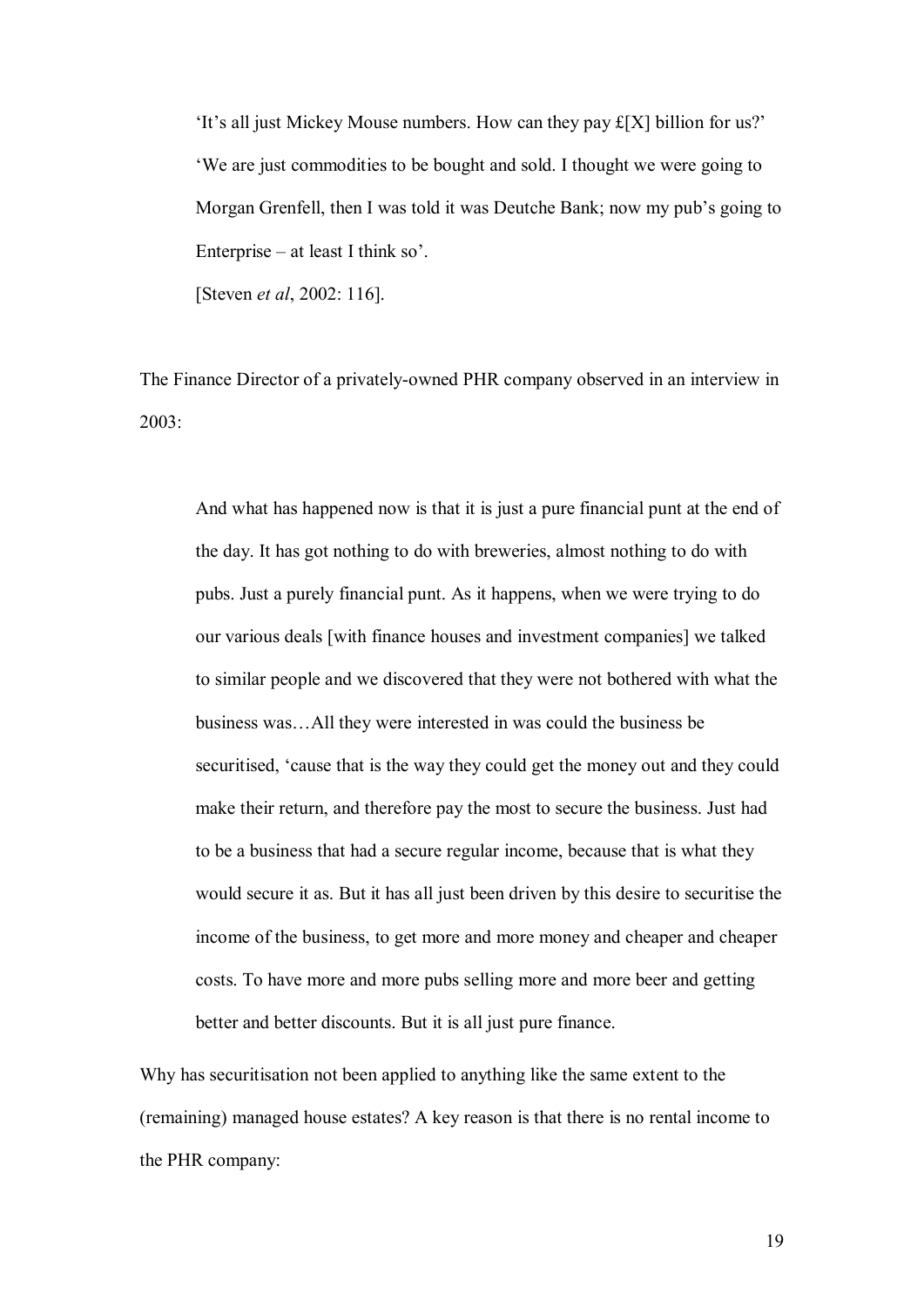I mean, well it only works for tenanted pubs. I think people have securitised managed pubs, but at a much lower value, and the reason they do it on tenanted pubs is because they believe- I mean this is the crazy thing about all of this- they believe that because you have got a chunk of the income as rental coming in, then they just see rental income as being secure. They do not seem to recognise that the tenant can only pay the rent if he is selling the beer…well, what that is finishing up is if you had all your income in rent, that would be absolutely fantastic to hear. That is called a property company, that is not called a pub. (Finance Director, PHR company).

The acquisition of (ex)managed houses by leasehold/tenancy PHR companies has also had a major impact upon the publicans themselves: "At a stroke they went from permanent pensionable employment with a large company to the uncertainty of self-employment – always assuming they were able to afford the lease and wanted to become leaseholders" [Steven *et al*, 2002: 117]. A different form of financialization has been at work here, again triggered by the 1989 Beer Orders. Tenants had been brought within the jurisdiction of the Landlord and Tenant Act, 1954, with the result that there was now an incentive for the companies to convert tenancies to leases, as the leaseholder has a more significant financial incentive to grow his/her business, given the longer lengths of leases as against tenancies. As Lashley and Morrison [2000] have commented, leases encourage 'entrepreneurial flair'.

Whilst some PHR companies run training and development programmes for (ex) pub managers who have acquired leased houses for the first time, in order to help them transfer into self-employment and leasehold management, there is usually much less support for leasehold as compared to managed house estates. In the latter, training and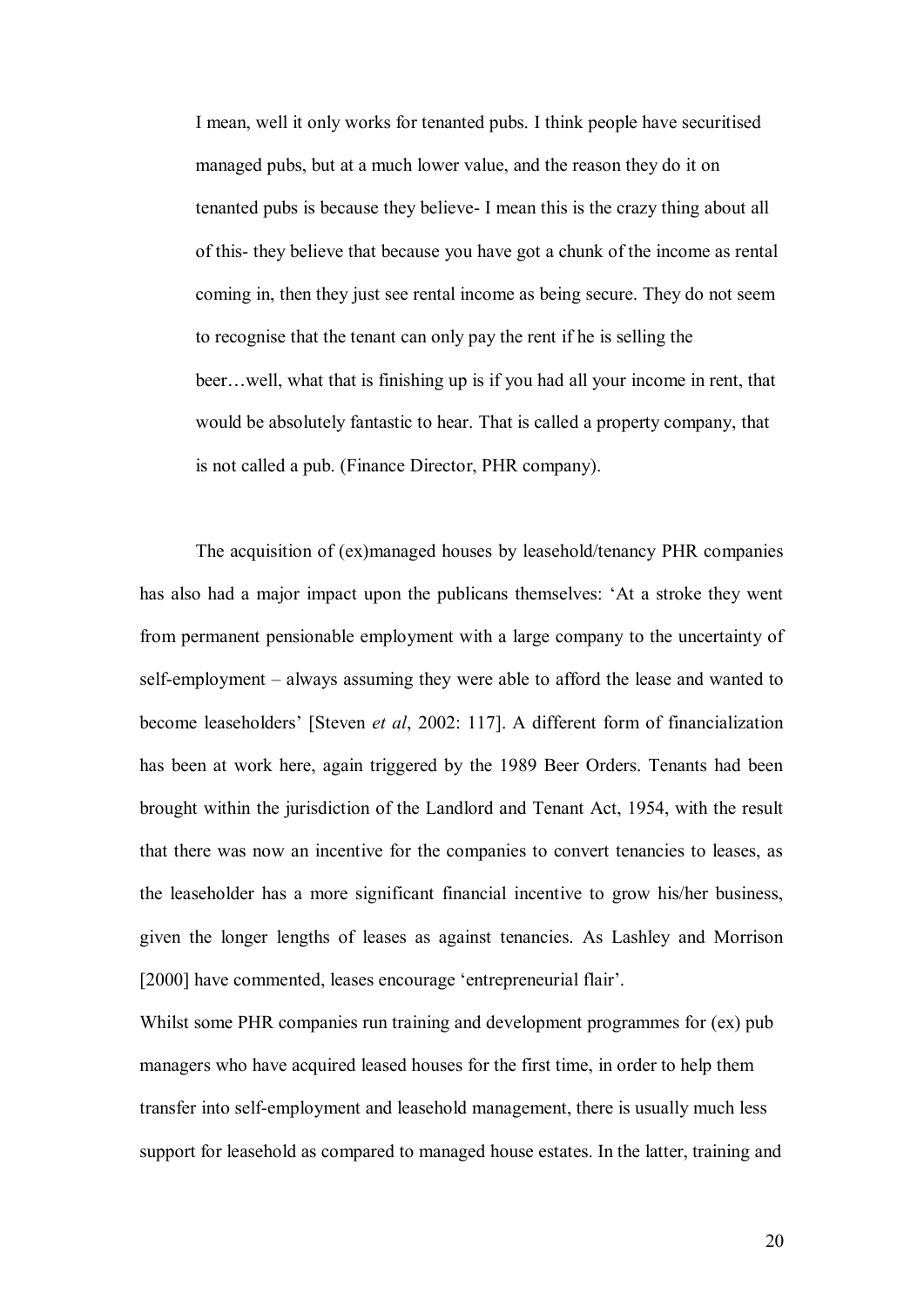development support was offered for the career progression of pub managers, and they were given the opportunity to move to larger or different types of pub, over time helping them to gain promotion to area or regional posts or move into other parts of the organisation. For full and part-time bar staff a career ladder existed which provided the possibility of moving into full-time pub management and beyond, a route which had been of particular benefit to people with few, if any, qualifications and women more generally [Mutch, 2001; Preece *et al*, 1999; Steven, 2000]. These opportunities were now no longer on offer. Commenting on the implications of financialization at the level of the economy, Marchington *et al* have recently observed [2005: 12]:

financialization weakens any concern to internalise and harness the skills of the workforce. This "hollowing out" of capital is associated with a model of capitalism that unashamedly seeks out short-term profits…Instead of reciprocity in the form of job security, career progression, and pension provision being valued as assets, permanent employees with expectations may be seen as expensive liabilities.

It is easy to gain the impression from the above discussion that the UK PHR sector from the early 1990s to date has been all about change and transformation. This needs to be clarified and qualified, however, for over the same period a number of instances of continuity can be identified, and it is to a consideration of these that the paper now turns.

### **CONTINUITY**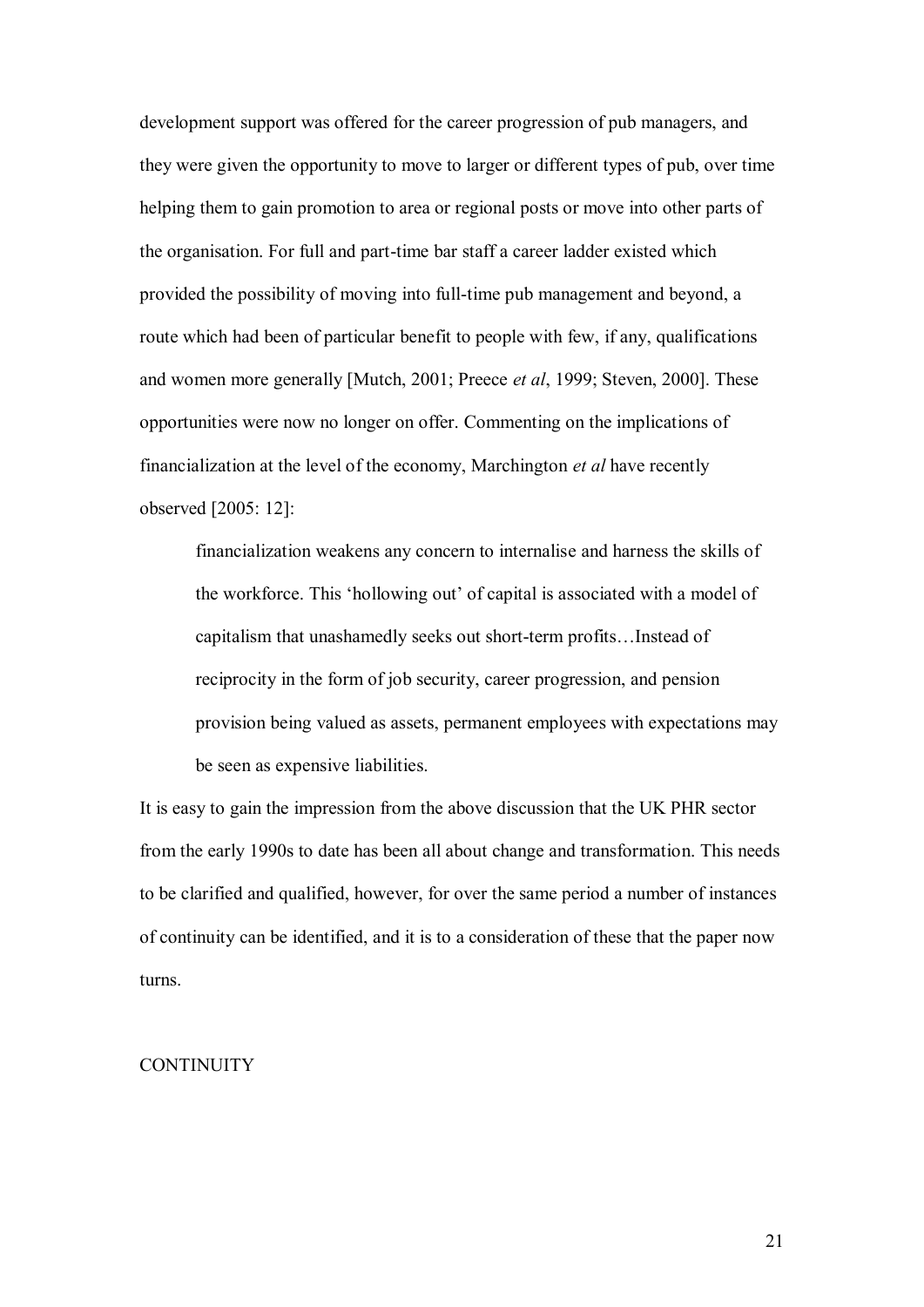It is easy to forget continuities, to ignore aspects of the past which have not changed and which are still with us, and which again condition our thinking… Pettigrew observes that, in ICI, continuity was more evident than change. [Buchanan *et al*, 2005: 199/200].

Three illustrations of the continuity to be found within the PHR sector over the time period being considered here are given below, relating to three key dimensions of the PHR business: people and continuity (the people resource), the regional brewerretailers (industry structure), and process (control and business development).

#### *People and continuity*

Given that the behaviour and performance of people is central to the success of organisations, the contribution which they make, based upon their experience, skills, knowledge, expertise and motivation, will be of the utmost importance. "Contribution" is used here in a broad sense to include not just the more usual measures of the outputs of employees" work, such as the number of customers served, gross profit per member of staff, etc, but also such matters as the way in which they interact with customers, the initiatives which they introduce or help to develop and implement, and the degree of commitment which they show to their work and the organisation. It is important to note, also, that the conditions under which they work, the formal and informal employment contract, the support they receive from elsewhere in the company (and outside), etc, etc, will also affect the quality, level and nature of their contribution. Much of the foregoing is inherited from the past, or, to put it another way, is part of the 'process heritage' of the organisation.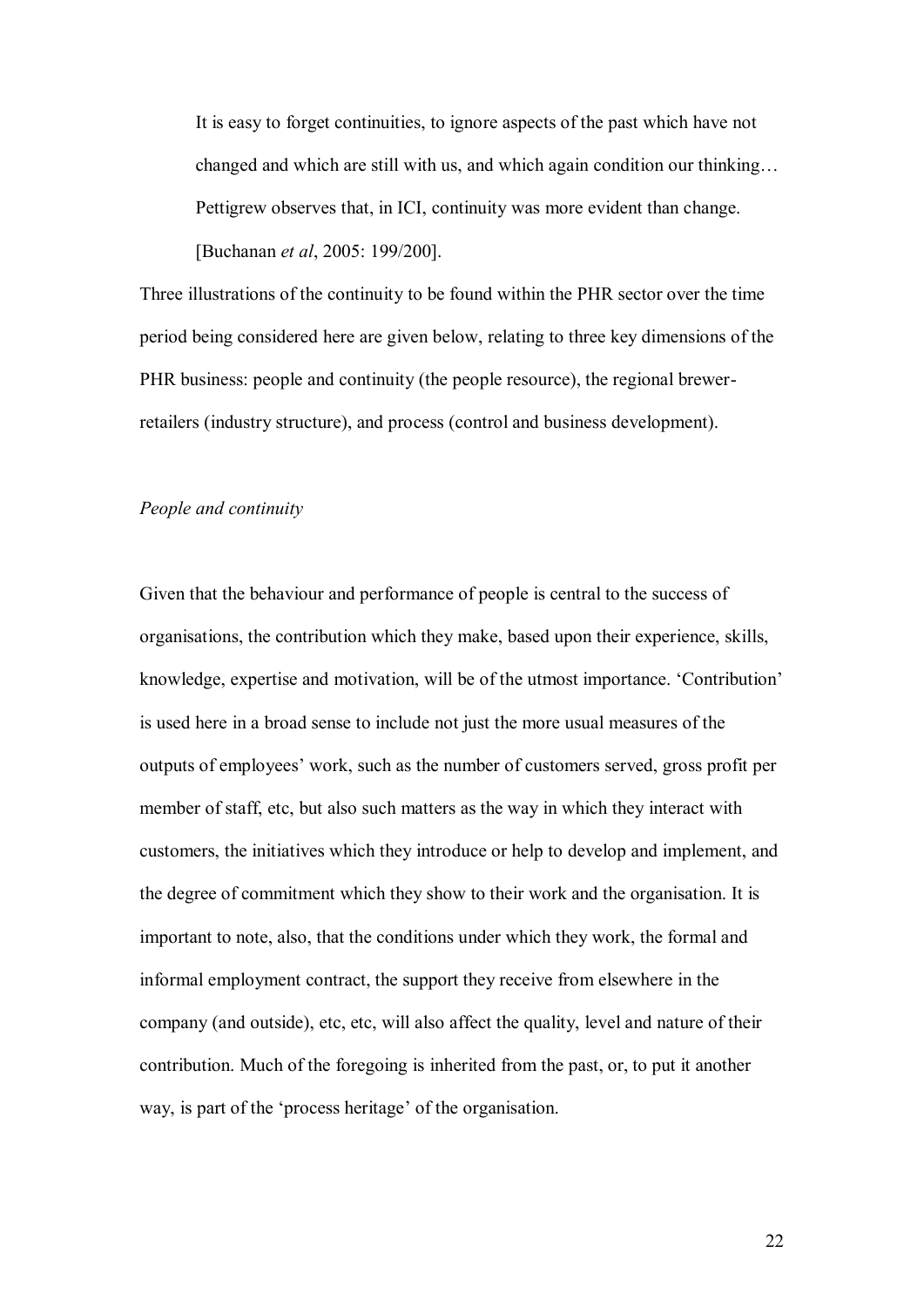A key reason why we find continuity *and* change in the sector is quite simple: many of the people who work in it are the same people who have worked in it for a number of years. So, whilst a large number of new PHR companies have emerged over the last twelve years or so, many of the people who work for them (and, for obvious reasons, especially the older people) have previously worked for the brewerretailers and/or for other PHR companies. Take an example from my 2002/3 PHR company interviews: following the takeover of their PHR company by another, much larger, PHR company, the two former directors (after a short break and period of reflection) decided to start up another PHR business rather than retire or work in a different sector:

I mean at that point- I guess we were early 50"s- we didn"t feel like retiring or going our separate ways and doing something different. We had all worked in the industry for, you know, twenty, twenty- odd years apiece. It's what we knew and therefore we wanted to continue in the sector. I think if we had been maybe 5, 6, 7 years older, then maybe we would have just semi- retired or called it a day, but we felt we had another deal in it somewhere, and that"s what we wanted to do. (Finance Director, PHR company).

What is more, if new and emerging PHR companies want to expand (and there are a number of financial and economic reasons why they have little choice in the matter), then it is very helpful to have people working with or for them who have experience in, expert knowledge of, and process heritage in the sector. Amongst other things, as well as possessing the former qualities, they are likely to have built up a network of contacts within and relating to the sector: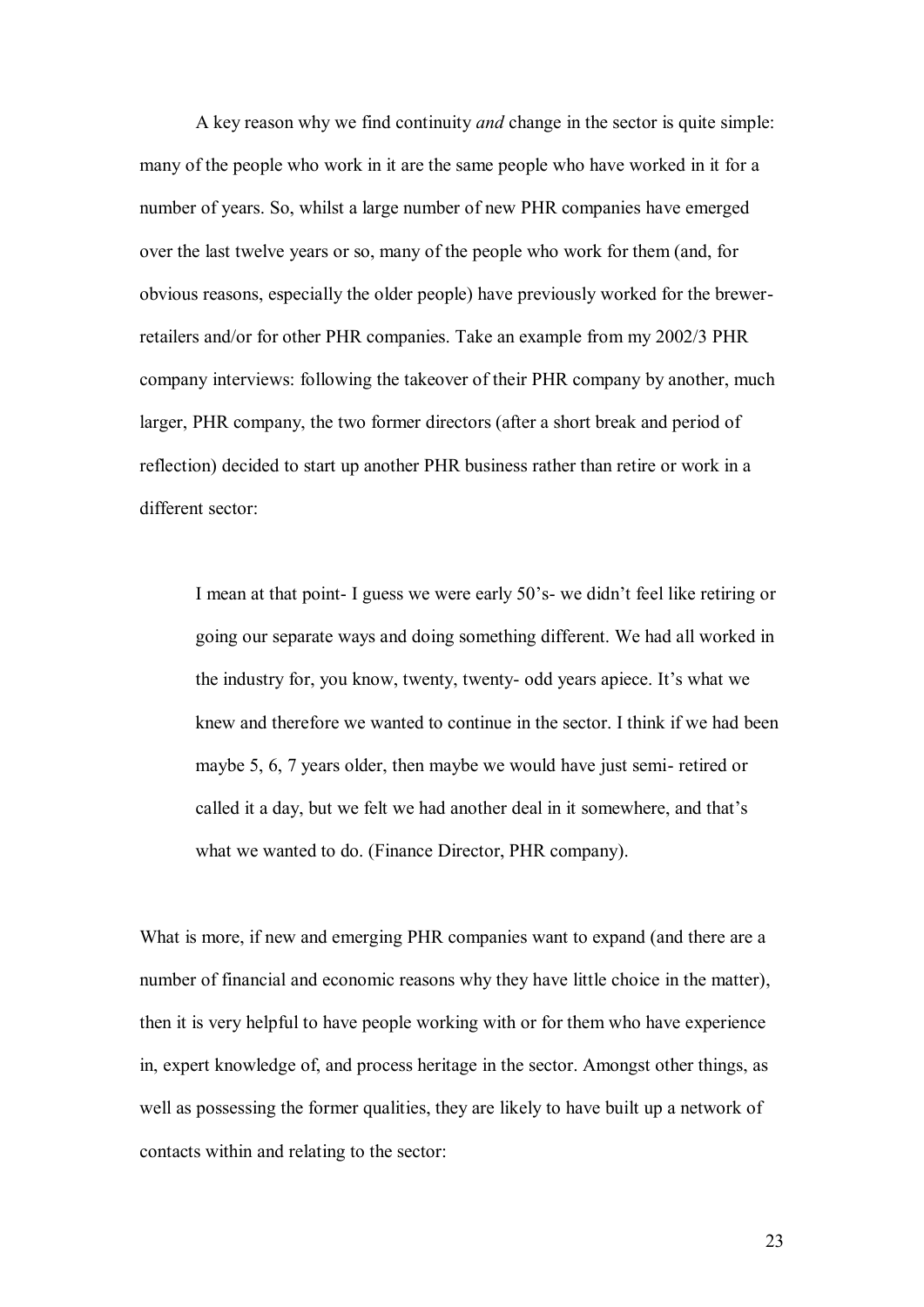Our Business Development managers-I guess its down to these guys to actually find the people to put in the pubs…Both of these guys are very experienced- one guy is 60, one is 50- they"ve been doing this 30 years apiece probably in the trade…and they will have a very large network of people they will know, and a lot of tenancies we find by personal contacts and the like, and you can do all the marketing and all the glossy brochures you want to, but personal contact carries an awful lot in this kind of business. (Chief Operating Officer, PHR company).

Multiple tenancy agreements, which have become more commonplace in the sector in recent years, provide another example of continuity. In essence, these are "minibusinesses" within a larger business, whereby the multiple tenant (who can be one or more people) takes on the leases of a group of pubs from a landlord or pub-owning company. They then install managers in most, if not all, of these pubs, paying them a salary, and operating them and the business overall in such a manner that they make a profit out of the difference between what they pay out (including the managers" salaries, rents to the landlord(s), and the brewers for their beer supplies) and what the pub estate generates through trading. Why have multiple tenancies become more common in recent years? One important reason is that they provide opportunities, work and income for people who found themselves out of a job as a result of the restructuring, takeovers, and churning we referred to earlier, especially in the case of (ex) area and regional managers from the old large managed estates. As the Finance Director of a PHR company observed: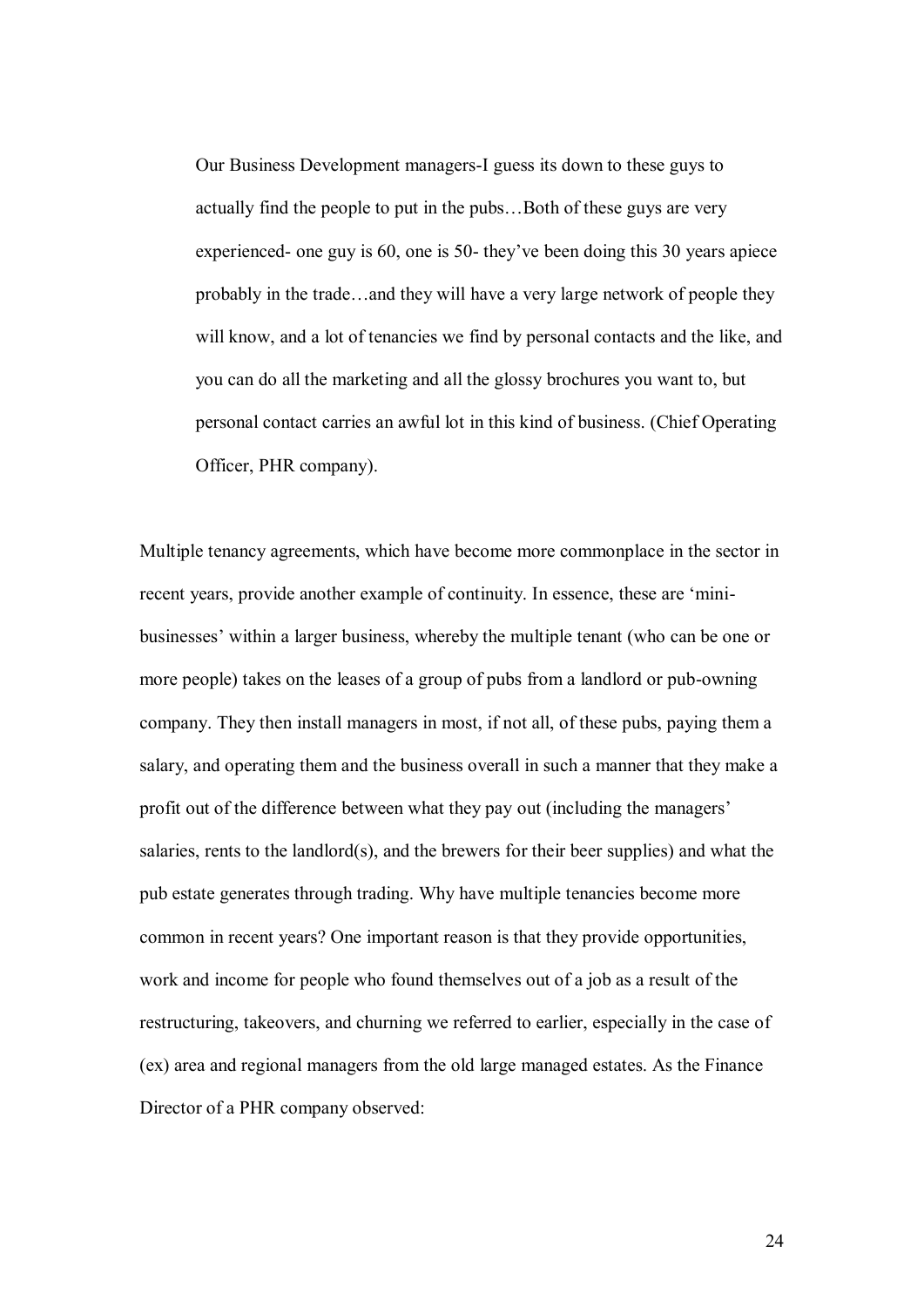The key reason for the establishment of the new multiple tenancies is its a source of income for the redundant brewery/public house regional/senior managers…The Beer Orders forced the brewers to sell pubs, and these new businesses are set up, and they have all sorts of mergers and whatever, and then, to allow the business to keep growing, they are now taking on managed houses, to convert to tenancy. And then, because the managed houses are all gone, people that ran the managed houses are now saying "Well, what do we do? Well, I know what we can do, we can set up a small tenancy business and run them as small managed businesses".

Such people bring specialist knowledge and experience regarding the management of staff and organisations to the PHR/multiple tenancy from their brewer/PHR company days:

 Generally, the people who become multiple tenants are people that have been in a managed house organisation previously, and therefore have this expertise of working in Bass retail, or S&N retail, or Whitbread retail or whateverthose estates have disappeared, then the individuals are left with nothing to do, and therefore they"ve become multiple tenants, and have brought their experience from these bigger organisations to bear, so they will have a smattering of HR, and financial as well, and the rest of it. I mean, most of them started as pub managers, then became the area manager, then became regional manager. So they have the experience of doing the whole thing- if you are made regional manager you probably have the nous to run a small business yourself. (Director, PHR company).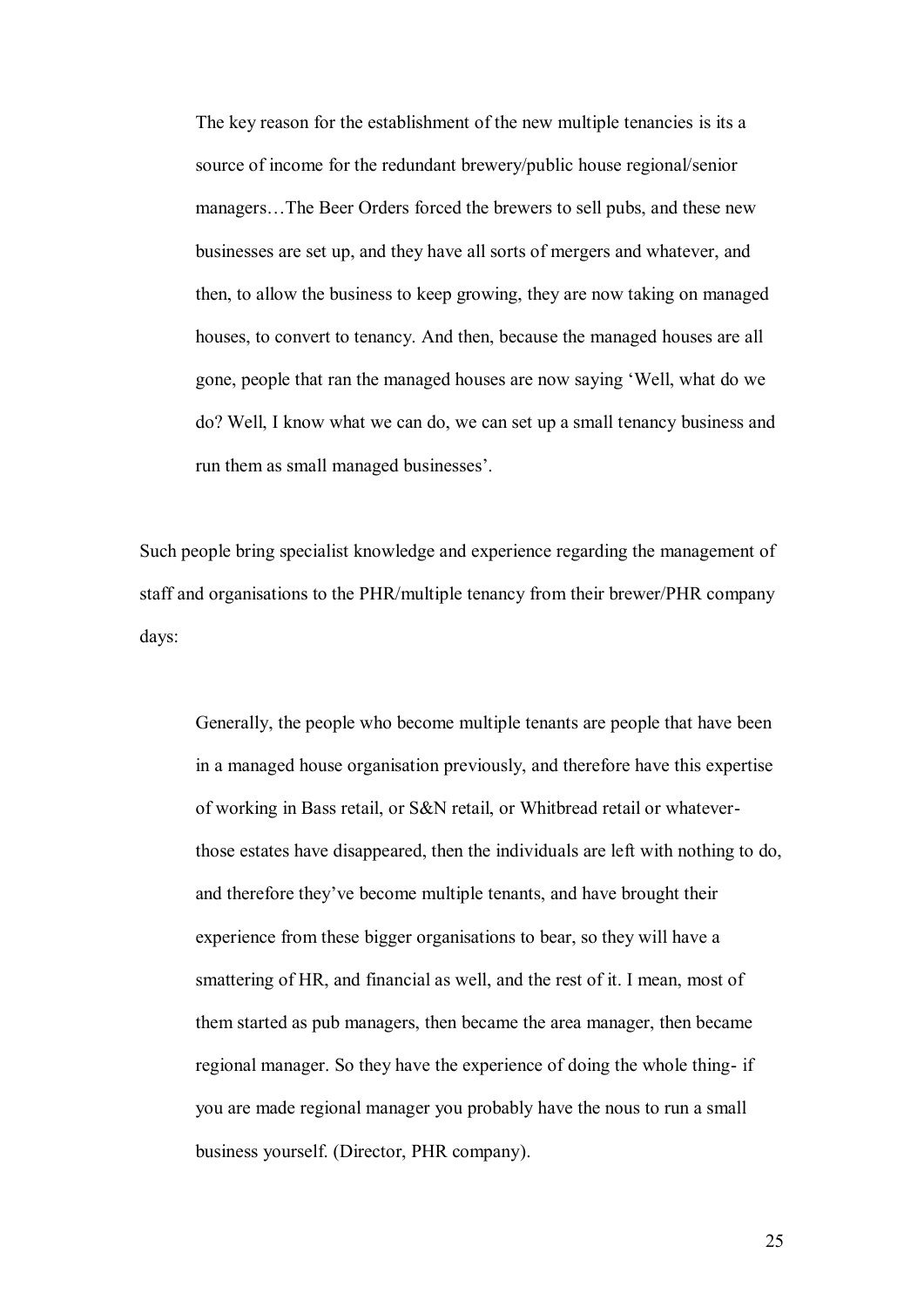#### *The regional brewer-retailers*

Whilst the old 'nationals' have either exited brewing or PHR, the 'regionals', many of which have been around for just as long, if not longer, than the former, have not stood still either. In some cases they have closed down, in others they have quit brewing to concentrate purely on PHR (such as Brakspears and Morrells), in others they have been bought out and merged with another company (eg King and Barnes takeover by Hall and Woodhouse, and the subsequent closure of the former"s brewery in Horsham), and in other cases they have remained in both brewing and retailing and have expanded their brewing capacity, their estates and their geographical spread-this applies especially to Greene King and Wolverhampton & Dudley. Indeed, it is the latter two companies which are now the UK"s main brewer-retailers (see Table 2).

#### Table 2 about here

These brewer-retailers continue to produce and sell their own beer in their own public houses, as well as selling beer to the free trade and PHR companies, and contract brewing for other companies and brewers. At the same time, independent free houses, which can in principle buy their beer from any of the brewers (whether they are national, regional, or micro) form around 28 per cent of the total UK public house stock, a proportion of the total stock which has changed little since 1989 (see Table 1). A number of the old medium-sized brewer/retailers are still operating out of their original heartlands, such as Holts, Hydes, Thwaites, St. Austell, Sam Smiths, Youngs,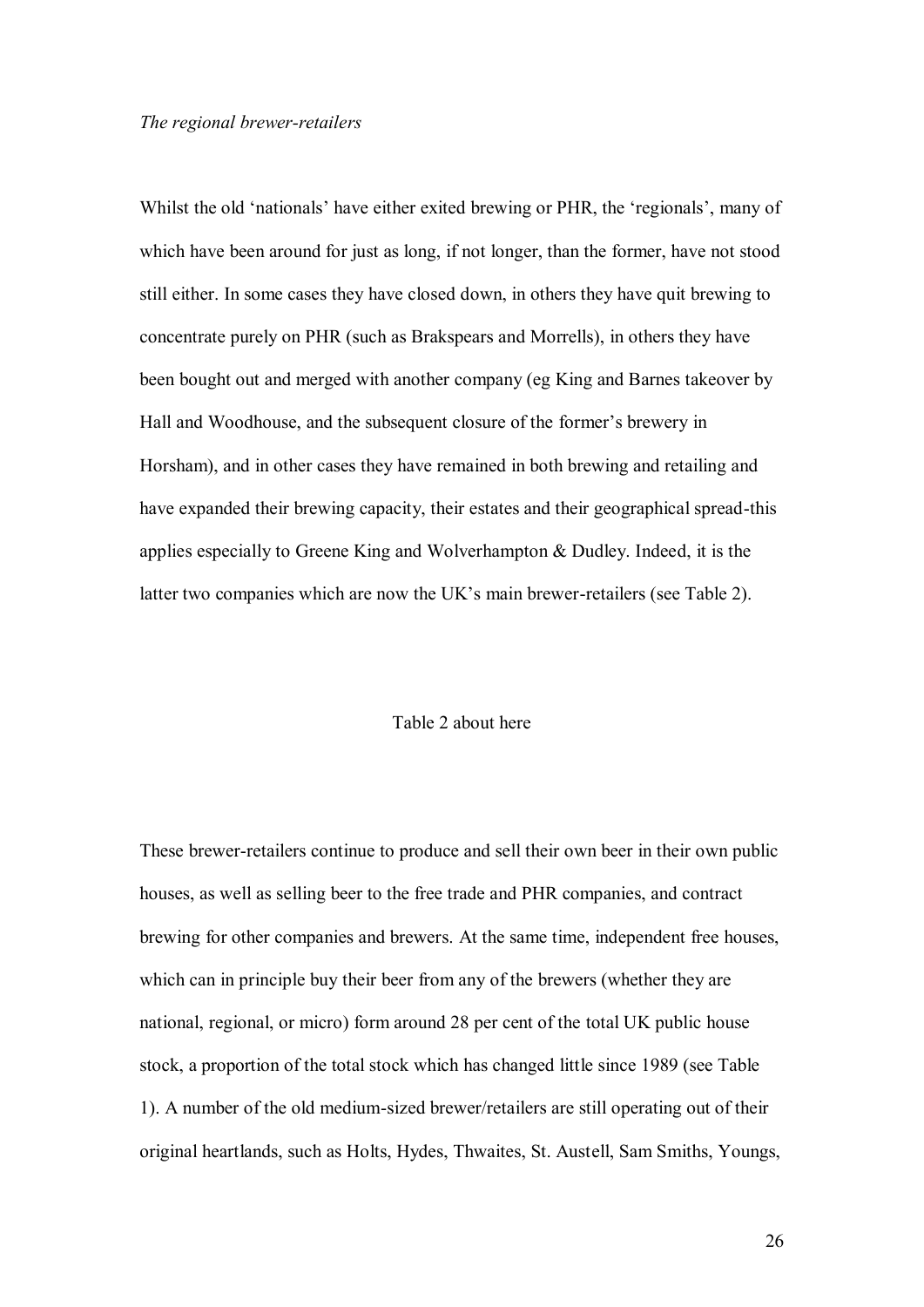Fullers, Wadworths, Robinsons, Shepherd Neame and Charles Wells. There is even an instance of a very long-established brewer-retailer being sold back into the ownership of the family wherefrom it was bought fifteen years or so ago by one of the (ex) nationals, that is Theakstons, which switched back into Theakston family ownership from Scottish Courage during late 2003.

#### *Control and business development*

The third example of continuity in the sector concerns two processual matters: control and business development. In many ways, they summarise the essence of what publicans and related staff have to attend to on a daily basis in order to develop/maintain/grow a successful and profitable business. By 'publicans' we refer here to the tenants, lessees, managers, and landlords (in the case of free houses) of public houses, and, by "related staff" (where relevant) to people in the organisations of which they are a part (such as area and regional managers in a managed estate, and the PHR and its agents in a tenanted/leased estate). "Control" refers to (i) financial control, such as bookkeeping, cash flow and wages administration; (ii) stock control, especially of the liquid products which flow through the beer lines and spirit metres; (iii) staff control, with respect to attendance, performance, behaviour, etc. "Business development' refers to such key aspects of the business as 'getting close to customers' and understanding and offering them what they are looking for; expanding the business through new offerings/higher margin products or new pub "experiences"; attracting new customers; and meeting/beating the competition (that is, other pubs, but also other forms of leisure pursuit).

If they are to become and/or remain profitable and viable, pubs and pub estates have to effectively and efficiently address these key processual dimensions of control and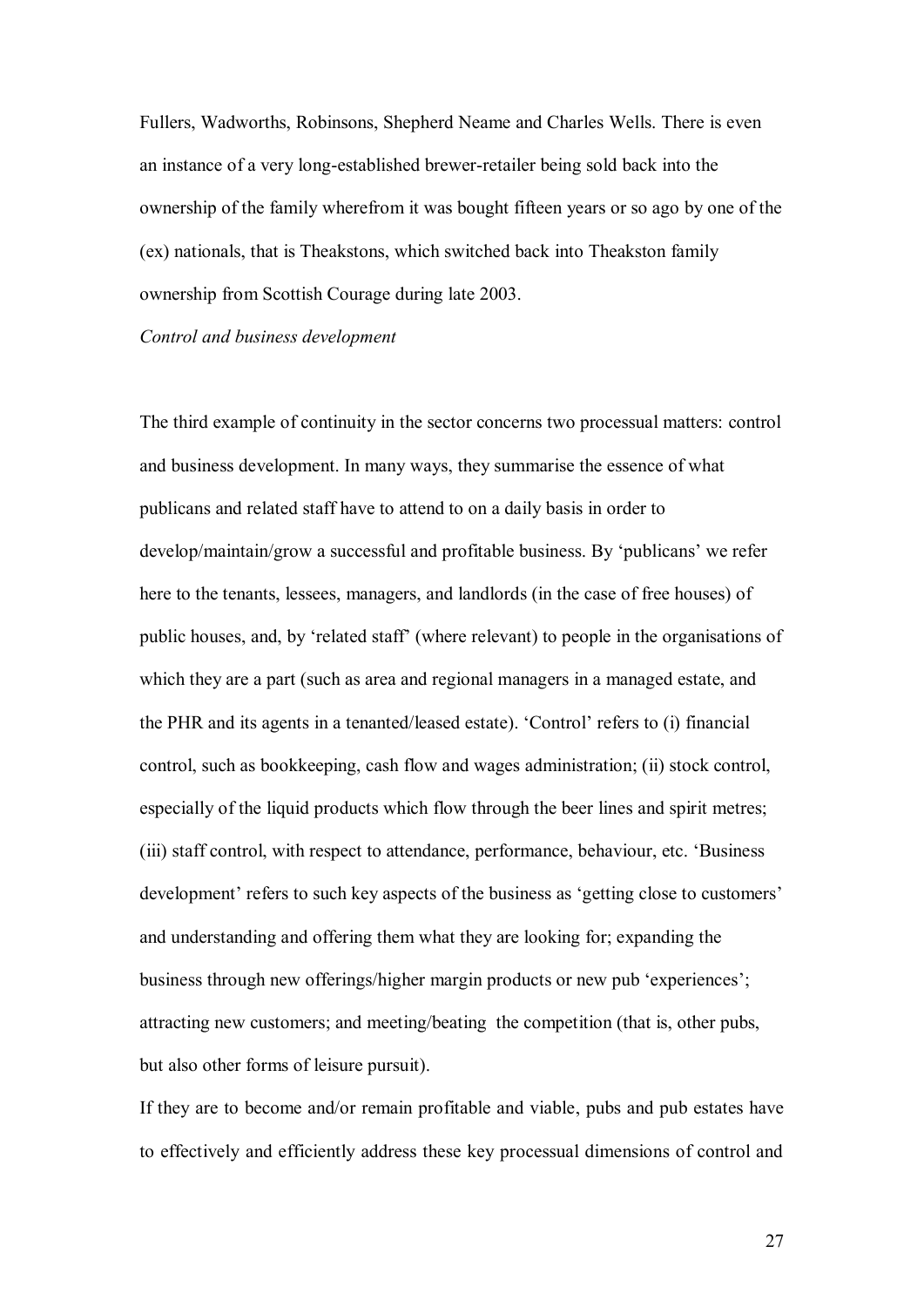business development, as they have always had to do, long before the point of departure of the present paper, ie the late 1980s. Hales (2005), in a survey of 135 organisations in London and the South East of England in 2002, also found continuity and change in the role of the "first-line" (ie, in our case, public house) manager. Continuity was attributed primarily to "the retention of external hierarchical supervision and its strengthening as a result of organizational growth or increasing external regulation...' [2005: 473].

Notwithstanding that new ways of doing these things and new facilitators to the processes (such as IT/EPOS systems) have been introduced (and, no doubt, will continue to be introduced), it is impossible to foresee a time in the future when it will no longer be necessary for a publican (and the wider organisation of which s/he might be a part) to attend to them.

#### CONCLUSION: CHANGE AND CONTINUITY IN PUBLIC HOUSE RETAILING

Both change *and* continuity, then, can be found in the UK public house retailing sector over the last sixteen years or so. A good illustration of the volatility which has characterized the UK PHR sector is provided in a paper by Mutch, published in late 2000, which focuses upon brewery-owned public house *managers.* Mutch notes that The data indicate that a slim majority of the brewers' estates  $(51\%)$  are managed, but that the pubcos have over three quarters of their estate under tenants"[2000: 369]. He goes on to argue that this shows the emphasis which the *brewers* were placing by the end of the 1990s on managed pubs. A key reason for this is provided by some data provided earlier in his paper, where it is shown that as the number of pubs owned by the major brewers fell from the early 1990s to 1995, the percentage of managed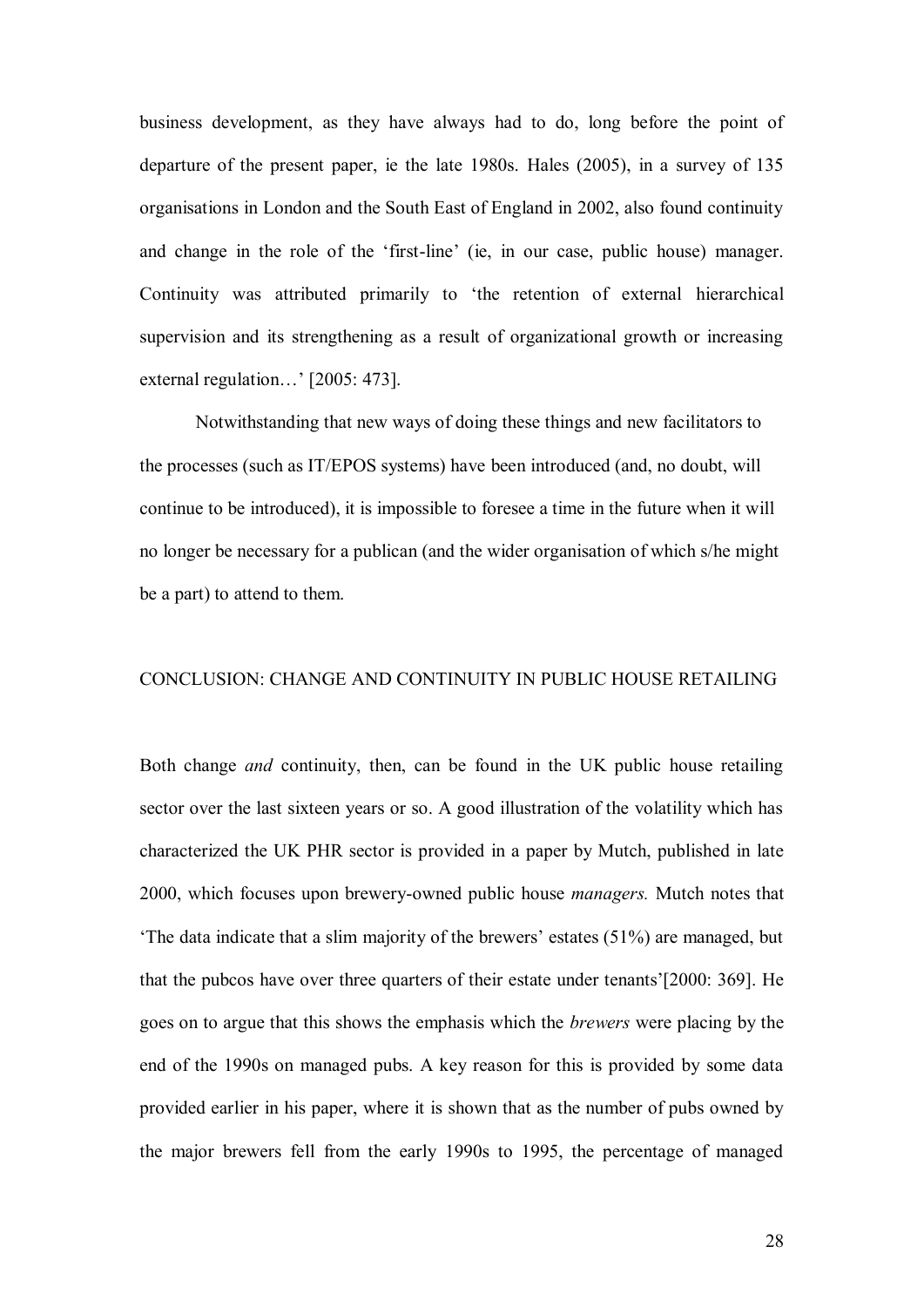houses within their estates increased. As Mutch observes, they were concentrating upon divesting themselves of the more marginal tenanted houses, whilst retaining the larger 'top end', managed, part of their estates. What is especially noteworthy for our present concerns, however, is that in the period which has elapsed since the publication of the paper, *all* the national brewer/retailers have now exited either brewing or, in the case of Scottish & Newcastle, public house retailing. The only remaining major *managed* pub groups now are companies which are exclusively pub retailers, such as Wetherspoons and Mitchells & Butlers. As far as the brewer/retailers are concerned, the only significant managed estates are now to be found in the large, former regional-now increasingly national companies, such as Wolverhampton & Dudley and Greene King (and they also have large tenanted/leasehold estates within their portfolios). It might be added that, apart from Scottish & Newcastle, all the major national breweries are either fully or partially owned by foreign companies, and that foreign banks and investment houses have significant financial interests in many of the public house retailing companies.

The nature and structure of ownership of the UK"s public house retailing sector today is such that continued volatility and turbulence seem inevitable, and it is extremely difficult to see how it could be otherwise as long as a large proportion of the estate continues to be owned by financial institutions, from whose position pubs are seen quintessentially as generators of cash and assets to be bought and sold. This impacts, of course, not only upon the estates of companies which are owned by these institutions, but also upon those which are not, but which might add to the attributed value of the estate. The impetus is to grow by acquisition (whether contested or uncontested) to achieve market-domination in so far as is possible (ie subject to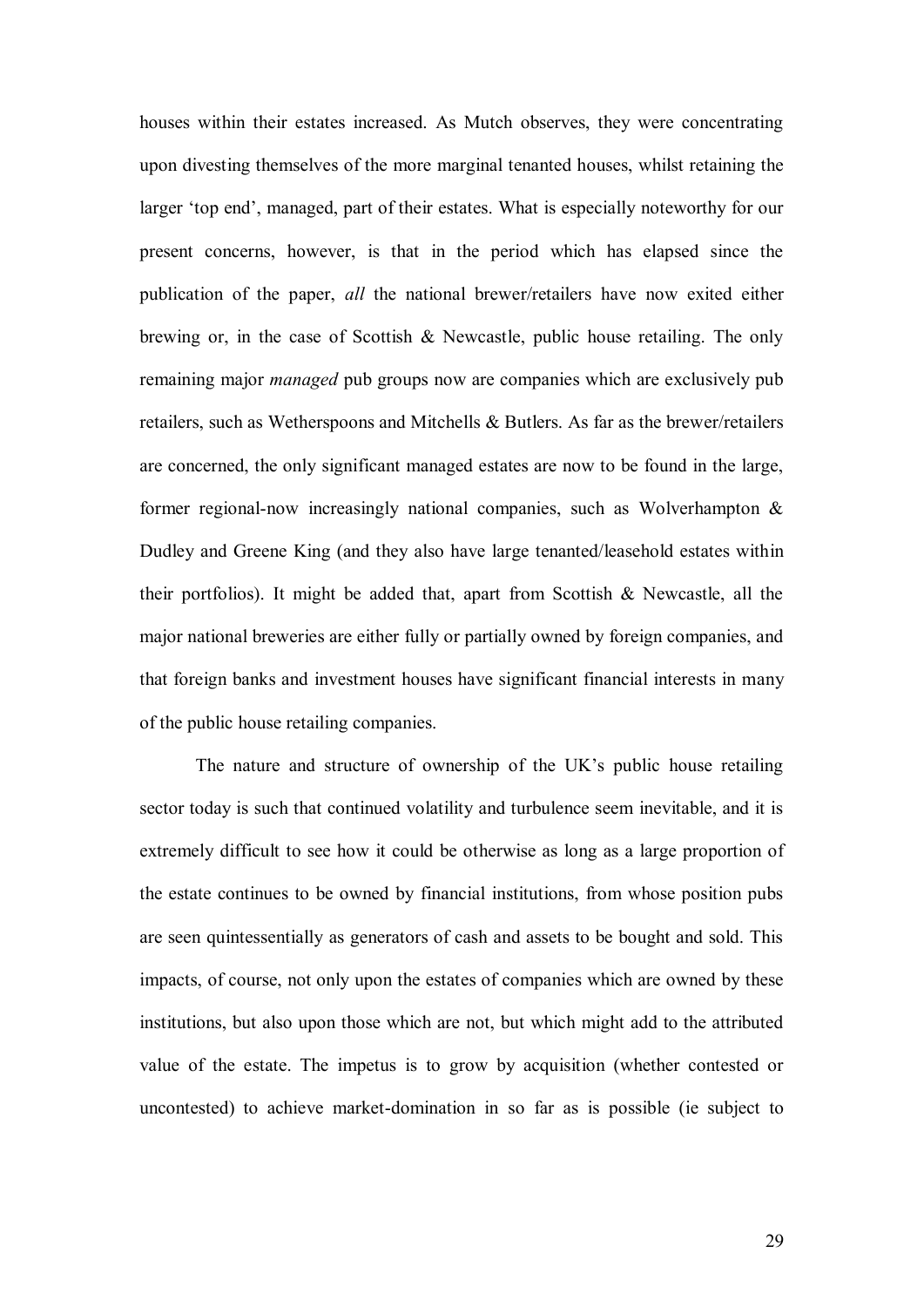regulative constraints, such as relating to the creation of local/regional PHR monopolies) in a never-ending upward spiral.

However, whilst change has been pervasive in UK public house retailing in recent years, it is important to recognise that not everything has changed if, indeed, that could ever be the case [even in a "full", BPR-inspired deracination-see Grint and Case, 1995]. Indeed, it may be that there has been a certain amount of "over-hyping" of the need for and actuality of change, not least by management consultants, for, as Collins [2000: 77] has observed "…the "new" ideological appeals of the "gurus" may actually work to disguise stability...'. In certain important aspects of industry structure, composition and functioning, there can be found continuity from the past. This is true with respect to many of the people who work in the sector, including those who were-and still are-in the more senior managerial, professional, and (now) ownership positions. The spread of multiple tenancies is related to the demise of the national brewer/pub retailers with the large managed estates, and their replacement by new specialist PHR tenancy/leasehold companies, with the resultant shakeout of the old area and regional manager and other roles. Further examples of continuity with the past include the continued presence of the regional brewers/retailers; although some of them have exited from brewing in recent years, others have expanded their pub estates both within and outwith their historical regional bases, not least by buying up pubs placed on the market by the old nationals (and, increasingly, pubs released by the PHRs as they churn their estates). The title *'regional'* brewer/retailer for such companies as Greene King and Wolverhampton & Dudley seems increasingly misplaced, if not simply incorrect. At the same time, free houses slightly increased in numbers and percentage of the public house estate between 1989 and 2004 (see Table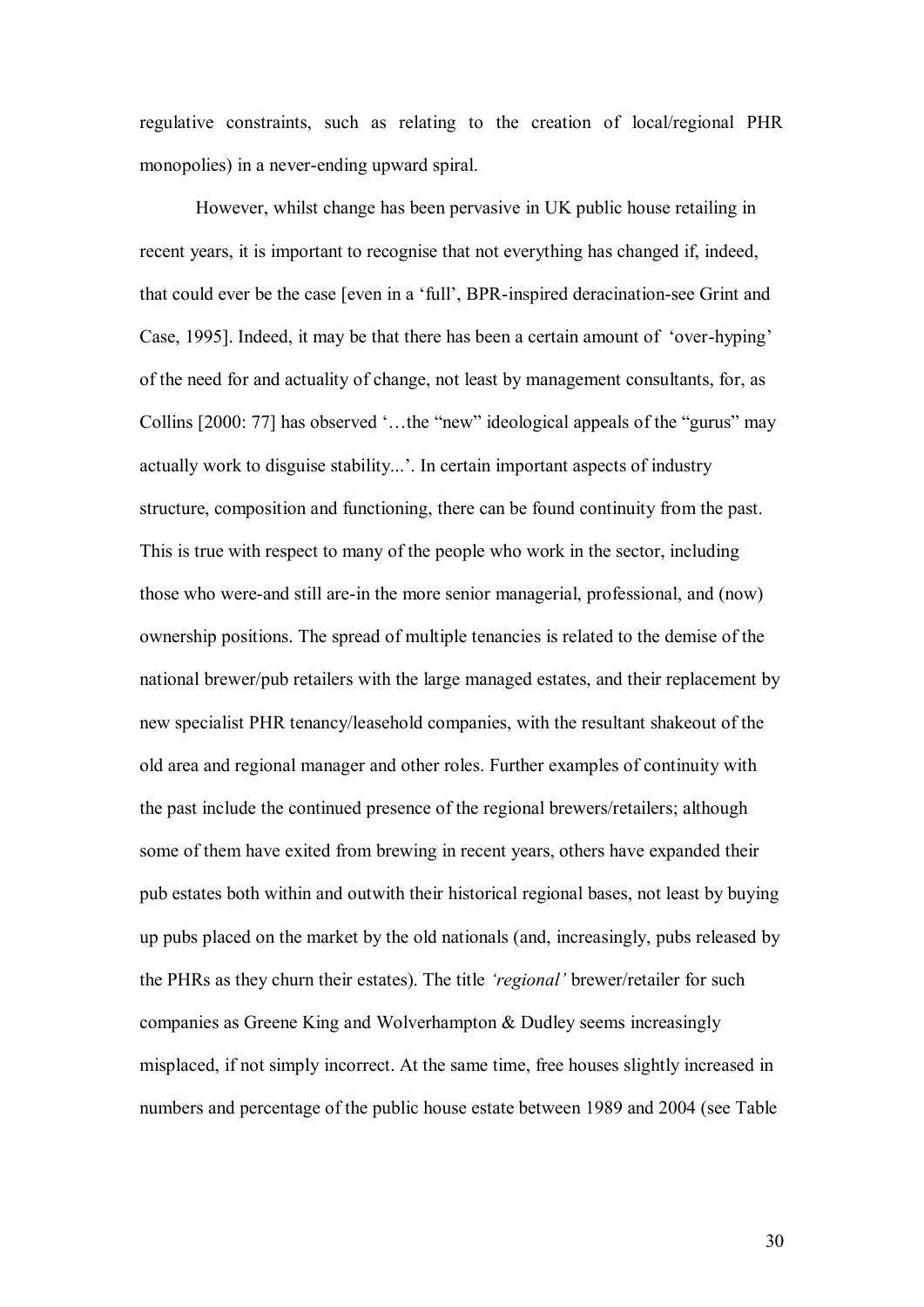1). And, as always, control and business development issues continue to require close and everyday attention from the publican and related staff.

There is, then, a good deal of structural, people and process heritage to be found within the PHR sector, much of it in the possession of people who have worked in the industry for a number of years. Whilst there is a lot to be said for bringing new people and new ideas into PHR, there is also much to be gained by drawing upon that detailed knowledge, skill and experience which can only be obtained through serving an apprenticeship and undertaking a variety of roles over a period of time. And these people have also been known on occasions to come up with new ideas-and sometimes quite radical ones at that!

A, perhaps the, key message of the paper, then, is not to throw out the proverbial "continuity baby" with the "change bathwater", but, rather, to recognise that both continuity *and* change are to be found side-by-side, even in a sector such as UK PHR which has undoubtedly experienced an extensive amount of the latter in recent years. So, whilst the paper has been concerned to outline and analyse many of these changes, it has also been concerned with articulating the continuity which is to be found in the sector, and which in many ways has underpinned and contributed to those very changes.

#### NOTE ON METHODOLOGY

The original empirical material presented here was gathered over two periods of time: 1. Over the period 1992-97. This centred upon a longitudinal study of organisational change in the public house retailing division of Bass plc, and was undertaken by the present author and Gordon and Valerie Steven [see Preece et al, 1999 for the main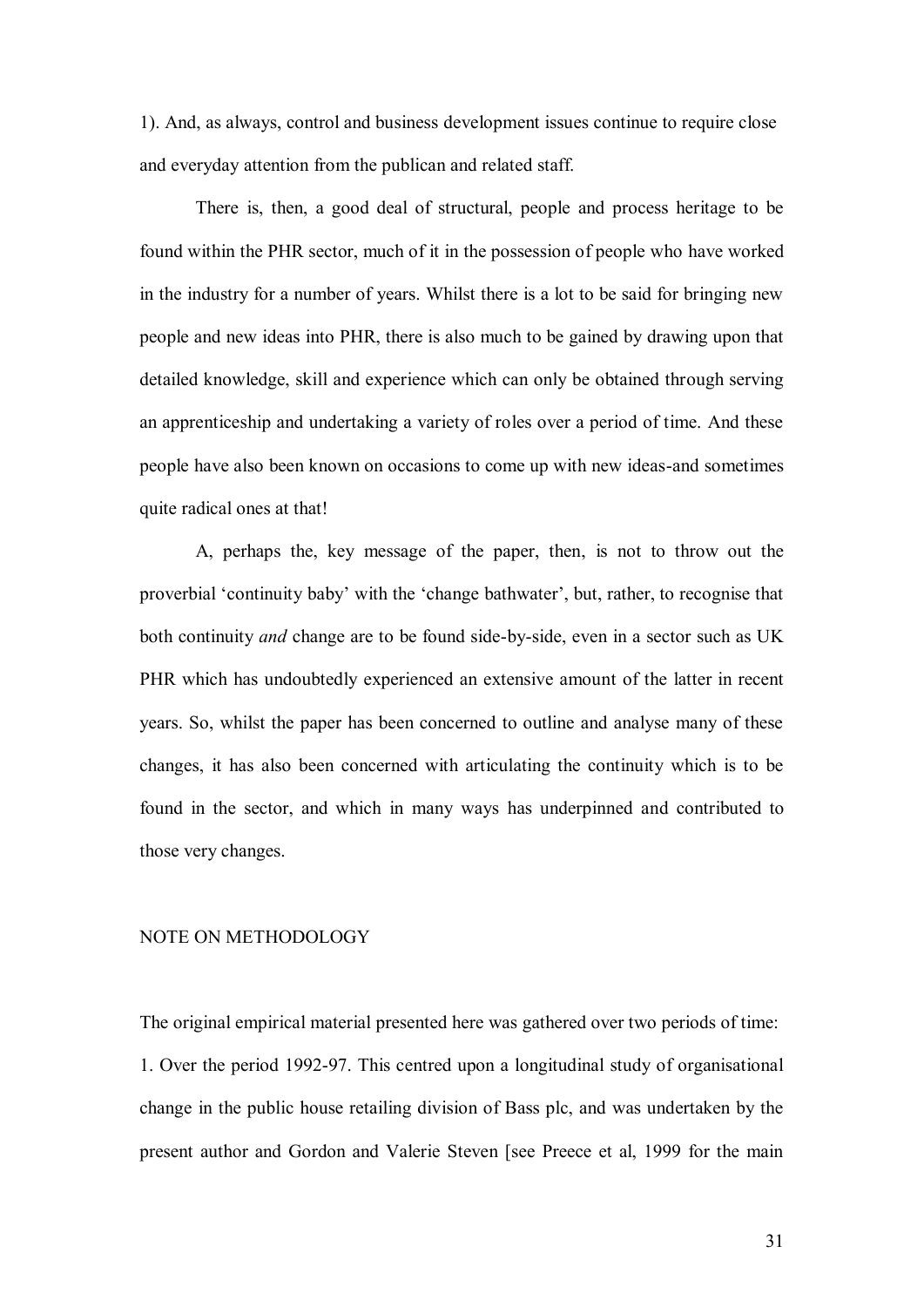write-up of the research project]. A number of methods of data collection were utilised. Four questionnaires were administered at various time intervals to public house managers, retail business managers, and business administrators in the Bass Taverns estate. The first two surveys were carried out in three of the then six regions of the company, and the second two were administered throughout the whole estate. The response rate of returned and usable completed questionnaires never fell below 80%. Formal individual interviews were conducted with 34 pub managers and six retail business managers, and more informal interviews with a range of staff including the chief executive, corporate senior managers, head office and regional specialists, and Change Team members. In addition, extensive use was made of participant observation through, *inter alia*, attendance at local team meetings consisting of pub managers and the relevant business manager, and focus groups of either pub managers or business managers, as well as documentary analysis: minutes of meetings, reports, newsletters, etc.

2. Over the period 2002-6. This research project is continuing, and is studying organisational change in the UK public house retailing sector-thus it does not have the focus the earlier study did upon one particular company (although it should be noted that that study did also look at organisational change at the industry level). The methods of data collection include the analysis of industry-level papers and reports, analysis of public house retailing company documents, attendance at industry conferences (such as the annual *Publican* conference), interviews with members of public house retailing institutional bodies (such as the British Institute of Innkeeping), and, not least, longitudinal case studies in public house retailing companies (via interviews with a range of staff/managers/owners and documentary analysis).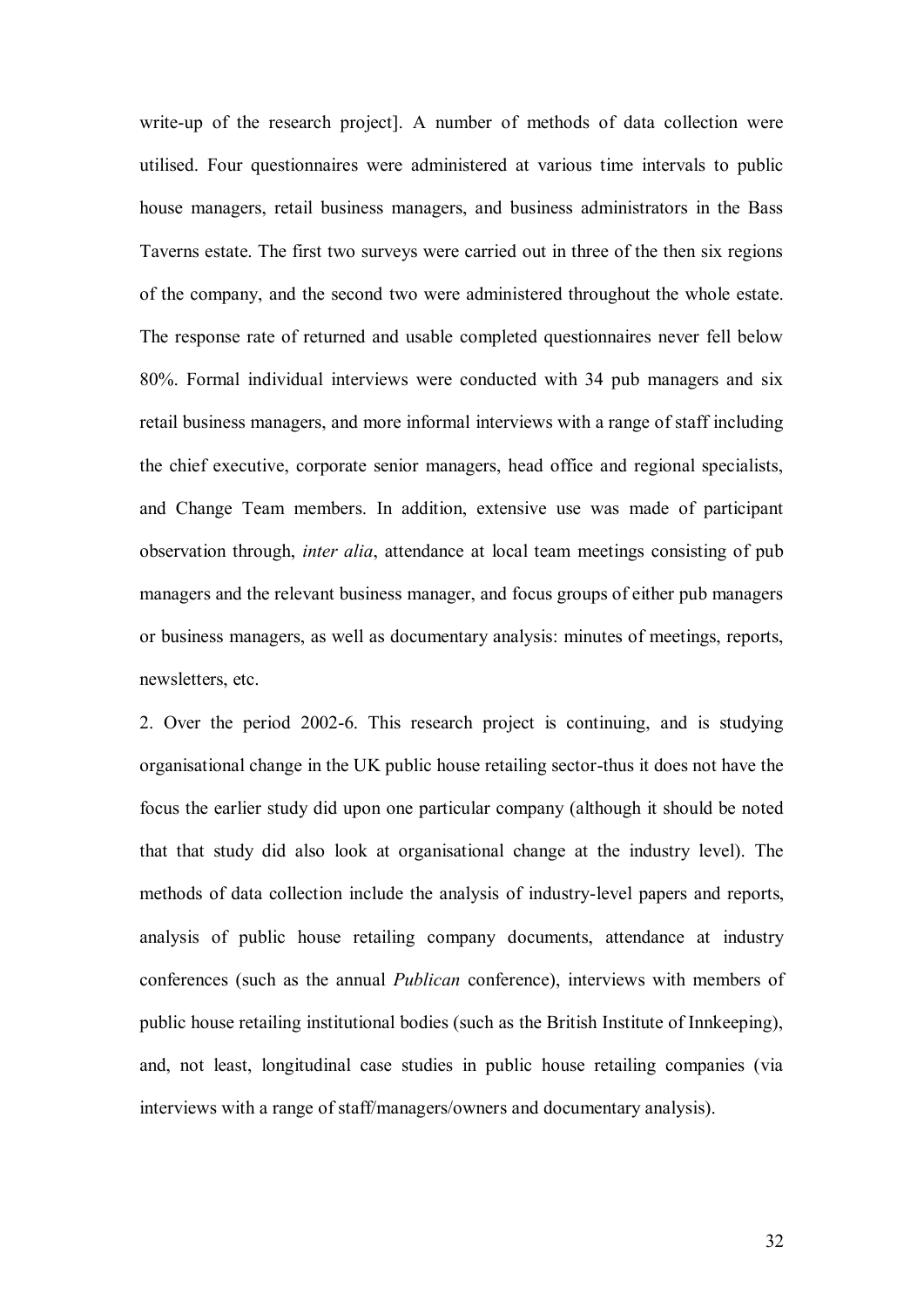## ACKNOWLEDGEMENTS

The author would like to acknowledge the helpful comments of the two anonymous reviewers of the paper, and the interviewees for giving of their time and expertise.

## ENDNOTES

1. Below can be found definitions of the more technical, industry specific, terms used in the text.

| Brewer-retailer   | A company which both has its own brewery/ies and              |
|-------------------|---------------------------------------------------------------|
|                   | owns and runs pubs                                            |
| Community-managed | A managed pub which focuses upon offering a range of          |
|                   | facilities for people in its local area, such as regular quiz |
|                   | nights, darts and dominoes, food, a local or the pub          |
|                   | football/cricket team                                         |
| <b>EPOS</b>       | Electronic point-of-sale system. An electronic cash till      |
|                   | behind the bar which captures information such as time        |
|                   | of sale, make-up of order, name of bar person, value of       |
|                   | order, and is capable of electronically relaying this         |
|                   | information to a back-office computer, and into a wider       |
|                   | area network.                                                 |
| Freehouse         | A pub which is privately owned by the publican, in the        |
|                   | sense of not belonging to a brewery or PHR company.           |
|                   | Some freehouses buy their supplies from whoever they          |
|                   | want, and can swop and change as they like; others are        |
|                   | 'loan-tied' to a brewery/PHR through having taken out         |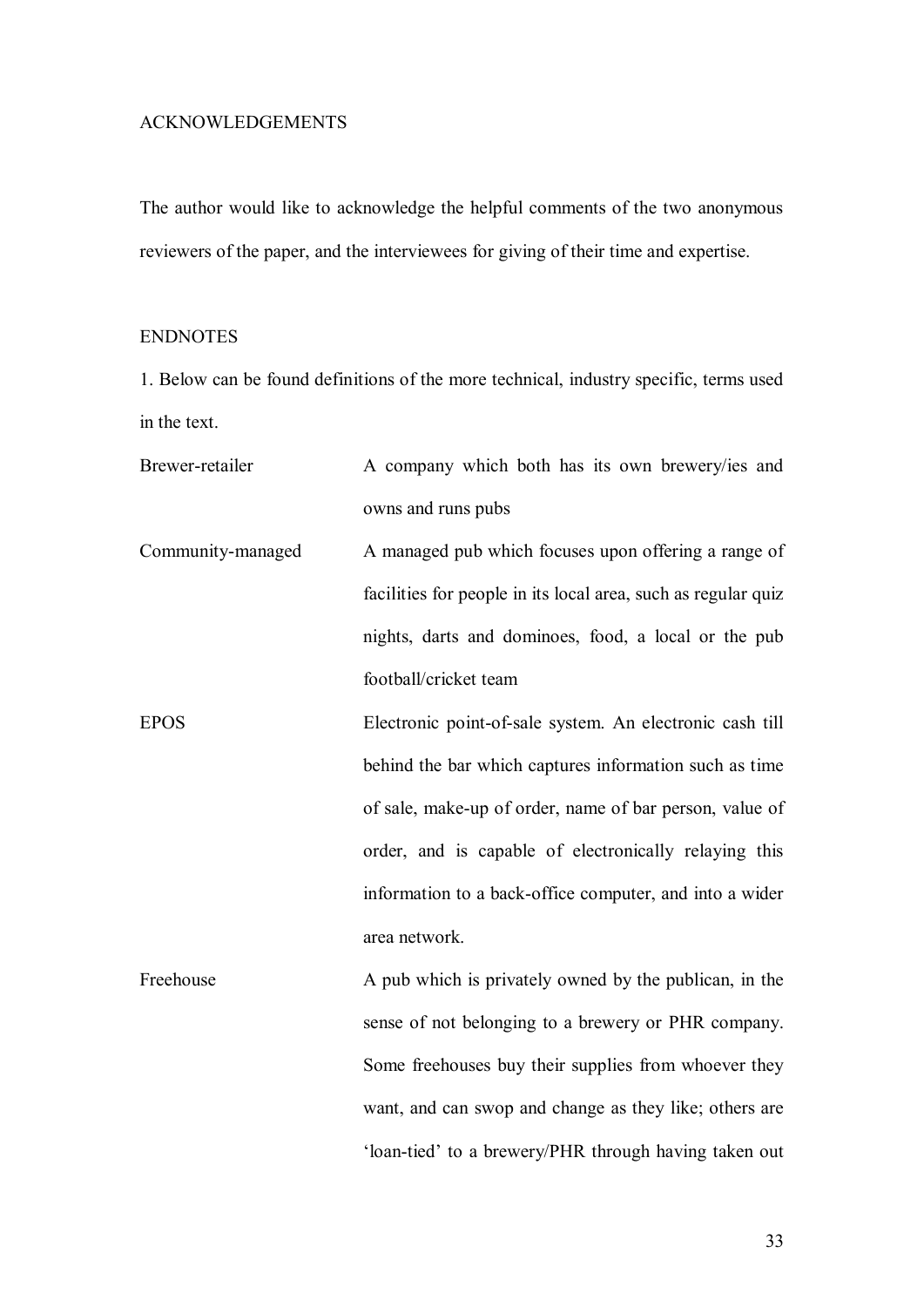a loan from them in return for exclusivity in selling their products.

Hostelry Public house

LAN Local area network

Leasehold The pub is owned by a brewery or PHR company, and leased to a tenant for a specified period of time. The tenant is an independent entrepreneur, however, and runs his/her own pub business, for example setting the retail prices in the pub. Leases vary in form and length, but often specify repairing and insuring obligations on the tenant. Beer and some other supplies must be purchased from the brewery/PHR company, and rent must be paid, often a month in advance. The tenant pays a given amount of money to obtain the lease in the first place, for the fixtures, fittings and "goodwill", and the longer leases are often assignable after a given period of time.

Managed pub/house These are owned by the brewery or PHR company (albeit in the latter case often on the back of securitization). Thus the pub manager and other staff are employees of the company. The brewer/retailer sets the retail prices, bears all the costs of operation, and takes all the profit.

Multiple tenancy A given person/company obtains a tranche of pubs on a tenancy basis from the owner, and installs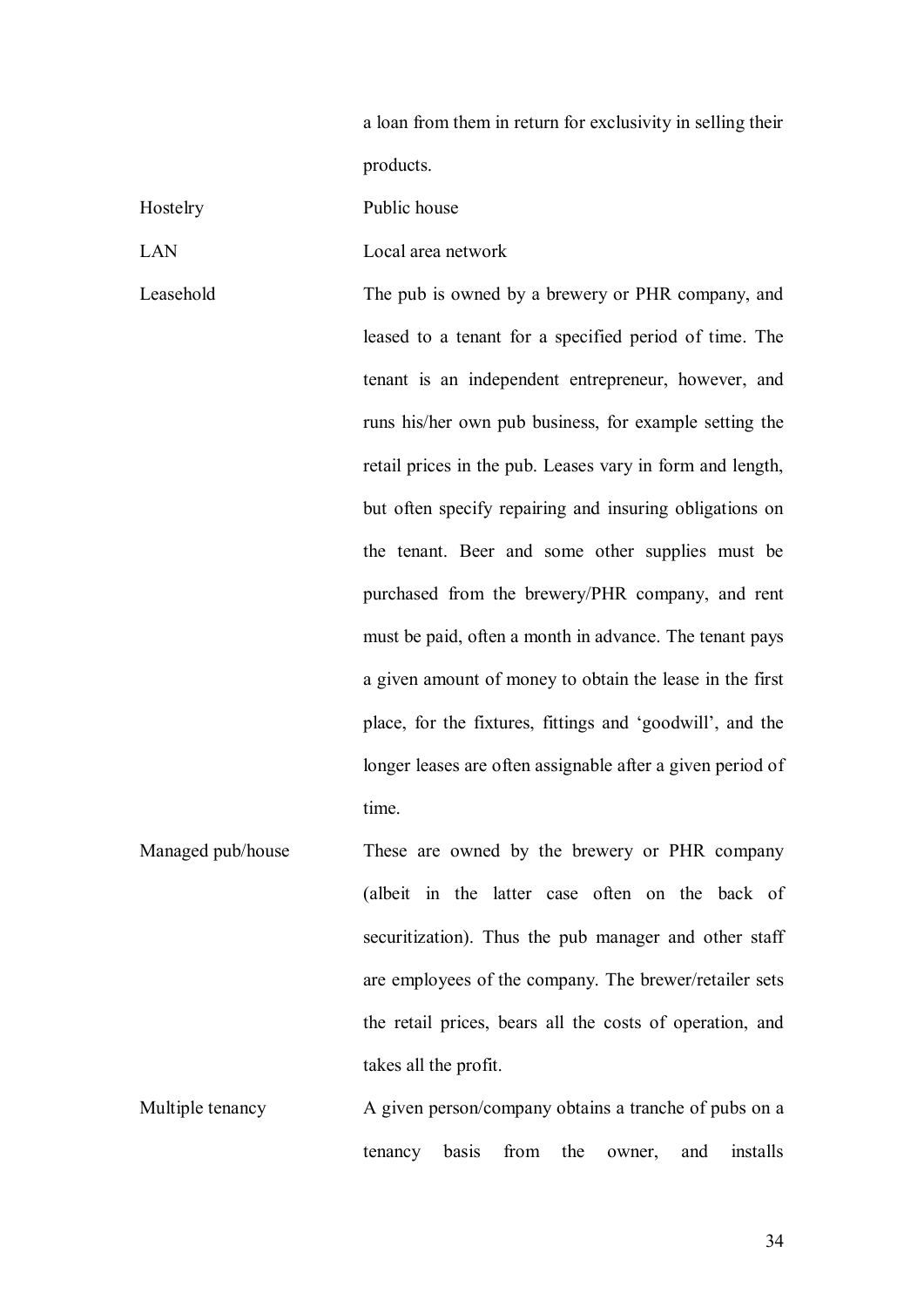|             | pubs.                                                   |
|-------------|---------------------------------------------------------|
| Off-licence | Non-public house premises licensed to sell intoxicating |
|             | liquor, such as supermarkets and wine stores.           |
| On-licence  | The pub itself, selling intoxicating liquor.            |
| <b>PHR</b>  | <b>Public House Retailing</b>                           |
| Tenancy     | Similar to leasehold (see above). Normally a short-term |
|             | lease, eg for 2/3 years, less expensive to buy, but     |
|             | usually non-assignable.                                 |
| Tie         | The hostelry has to buy/obtain its beer, spirits, soft  |
|             | drinks, and many of its other supplies from the brewery |
|             | or PHR company which owns it.                           |
| <b>WAN</b>  | Wide area network.                                      |

managers/family members to run some or all of these

#### **REFERENCES**

Buchanan, D., L. Fitzgerald, D. Ketley, R. Gollop, J. Jones, S. Lamont, A. Neath and E. Whitby, 2005, "No going back: A review of the literature on sustaining organizational change", *International Journal of Management Reviews*, Vol. 7, No. 3, pp. 189-205.

 Buchanan, D. and R. Badham, 1999, *Power, Politics and Organizational Change: Winning the Turf Game*, London: Sage.

Buchanan, D. and D. Boddy, 1992, *The Expertise of the Change Agent: Public Performance and Backstage Activity*, London, Prentice-Hall.

Collins, D., 2000, *Management Fads and Fashions: Critical-Practical Perspectives*, London: Routledge.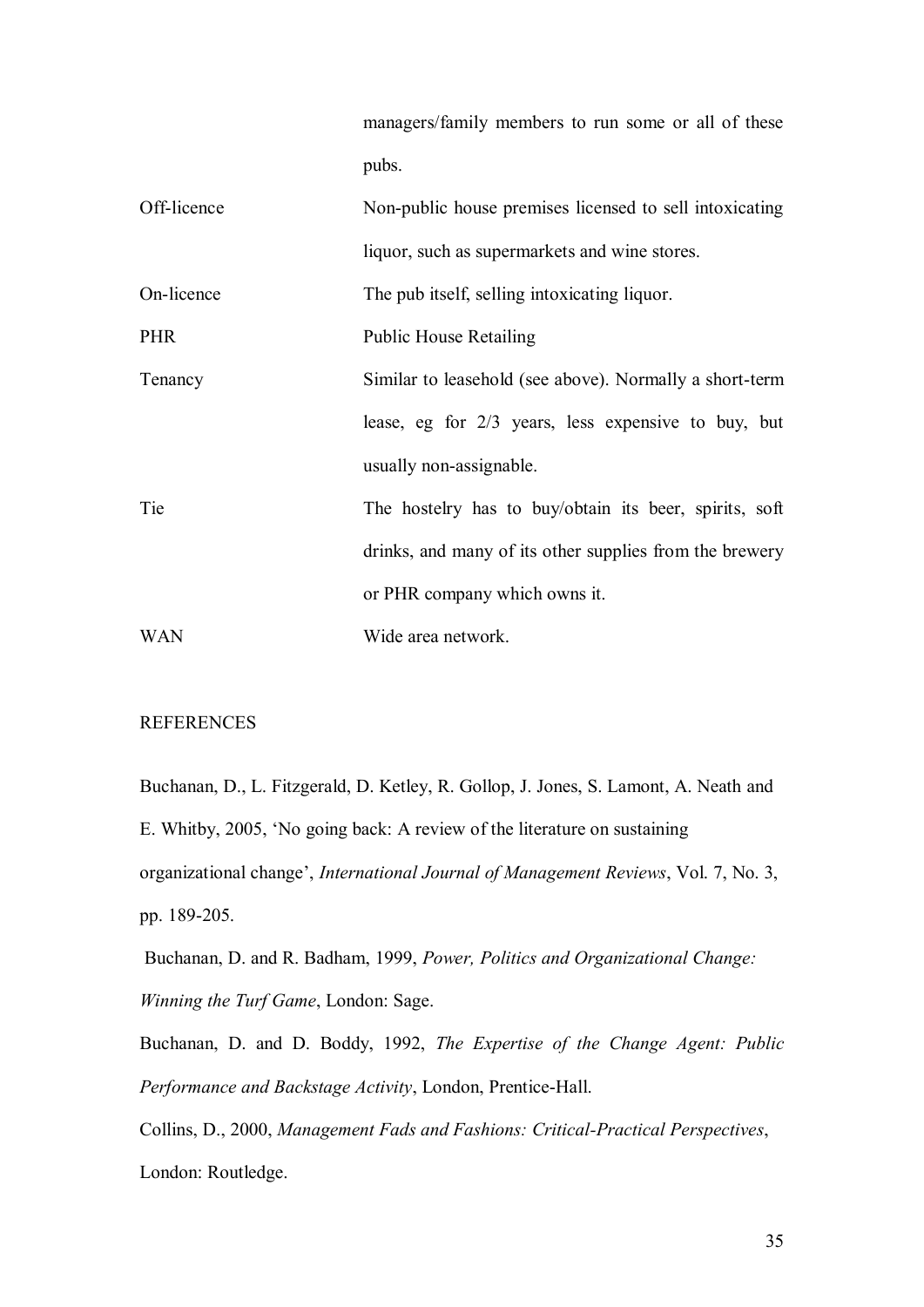Crompton, G., 1998, ""Well-intentioned meddling": the Beer Orders and the British brewing industry", in R. Wilson and T. Gourvish (eds), *The Dynamics of the International Brewing Industry since 1800*, London: Routledge.

Dawson, P., 2003a, *Reshaping Change: A Processual Perspective*, London: Routledge.

Dawson, P., 2003b, *Understanding Organizational Change: The Contemporary Experience of People at Work*, London: Sage.

Froud, J., S. Johal, and K. Williams, 2002, "Financialisation and the Coupon Pool", *Capital and Class*, Vol. 78, No.1, pp. 119-51.

Grint, K., 1994, "Reengineering History: Social Resonances and Business Process Reeningineering", *Organization*, Vol. 1, No. 1, pp. 179-201.

Grint, K. and P. Case, 1995, "Now where were we? BPR, lotus-eaters and corporate amnesia", paper presented at Workshop on Critical Studies of Organizational and Management Innovations, European Institute for Advanced Studies in Management, Brussels, May 8-9.

Hales, C., 2005, "Rooted in Supervision, Branching into Management: Continuity and Change in the Role of First-Line Manager", *Journal of Management Studies*, Vol. 42, No. 3, pp. 471-506.

Hammer, M., 1990, 'Reengineering work: don't automate, obliterate', *Harvard Business Review*, July/August, pp. 104-12.

Hammer, M. and J. Champy, 1993, *Reengineering the Corporation: A Manifesto for Business Revolution*, London: Nicolas Brealey Publishing.

Knowles, T. and D. Egan, 2002, "The changing structure of UK brewing and pub retailing", *International Journal of Contemporary Hospitality Management*, Vol. 14, No. 2, pp. 65-71.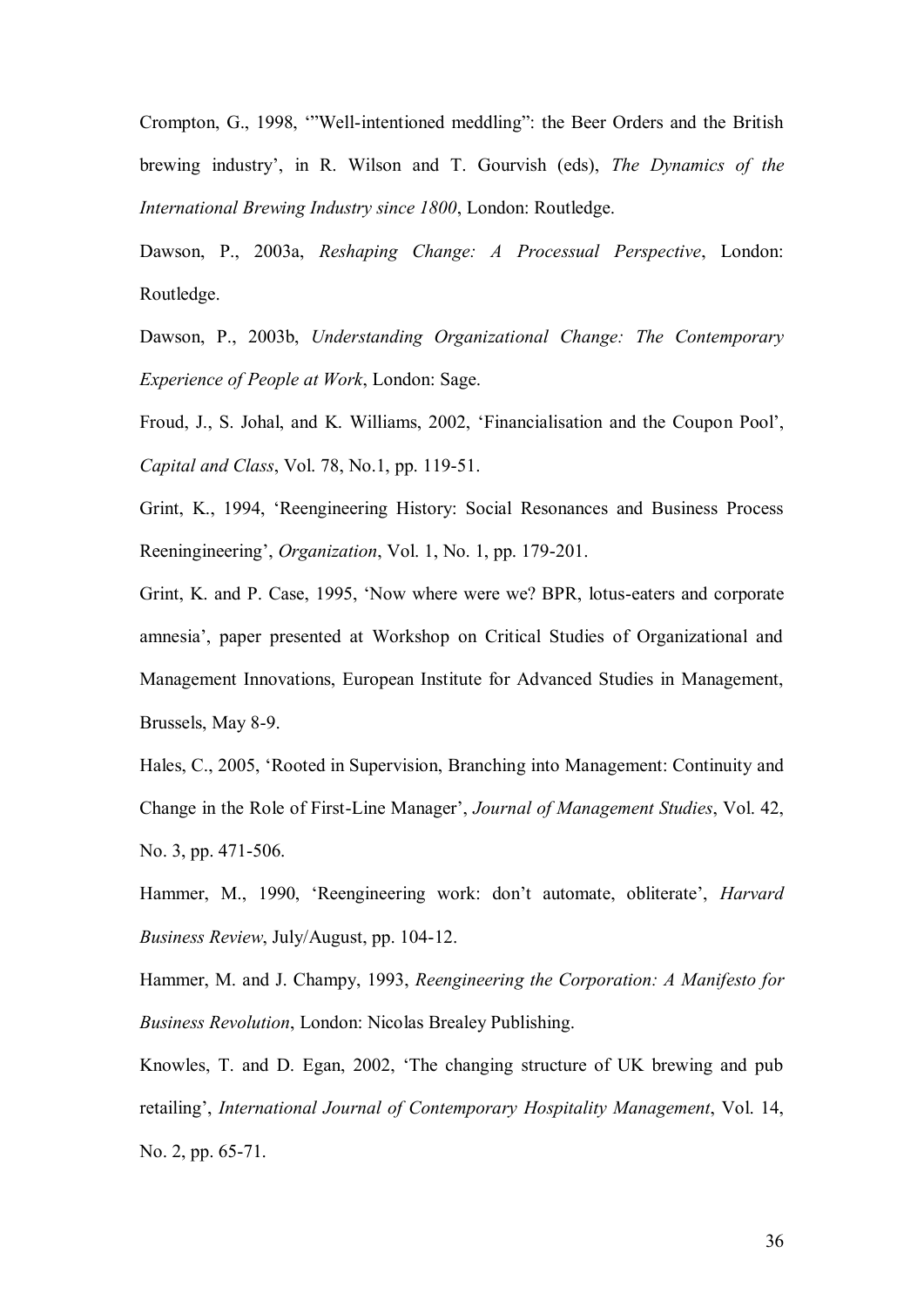Knowles, T. and M. Howley, 2000, "Branding in the UK public house sector: recent developments", *International Journal of Contemporary Hospitality Management*, Vol. 12, No. 6, pp. 366-70.

Lashley, C. and Rowson, B., 2002, "A franchise by any other name? Tenancy arrangements in the pub sector", *International Journal of Hospitality Management*, Vol. 21, No. 4: 353-69.

Lashley, C. and A. Morrison, (eds), 2000, *Franchising Hospitality Services*, Oxford: Butterworth-Heinemann.

Lazonick, W. and M. O"Sullivan, 2000, "Maximising Shareholder Value: A New Ideology for Corporate Governance", *Economy and Society*, Vol. 29, No. 1, pp. 13-35. Marchington, M., D. Grimshaw, J. Rubery and H. Willmott (eds), 2005, *Fragmenting Work, Blurring Organizational Boundaries and Disordering Hierarchies*, Oxford: Oxford University Press.

Millns, T., 1998, 'The British brewing industry, 1945-95', in R. Wilson and T. Gourvish (eds), *The Dynamics of the International Brewing Industry since 1800*, London: Routledge.

Monopolies and Mergers Commission, 1989, *The Supply of Beer*, Her Majesty"s Stationery Office (Cm 651), London.

Mutch, A., 2001, "Where do public house managers come from? Some survey evidence", *International Journal of Contemporary Hospitality Management*, Vol. 13, No. 2, pp. 86-92.

Mutch, A., 2000, 'Trends and tensions in UK public house management', *International Journal of Hospitality Management*, Vol. 19, No. 4, pp. 361-74.

Nolan, P., 2003, "Reconnecting with history: the ESRC future of work programme",

*Work, Employment and Society*, Vol. 17, No. 3, pp. 473-80.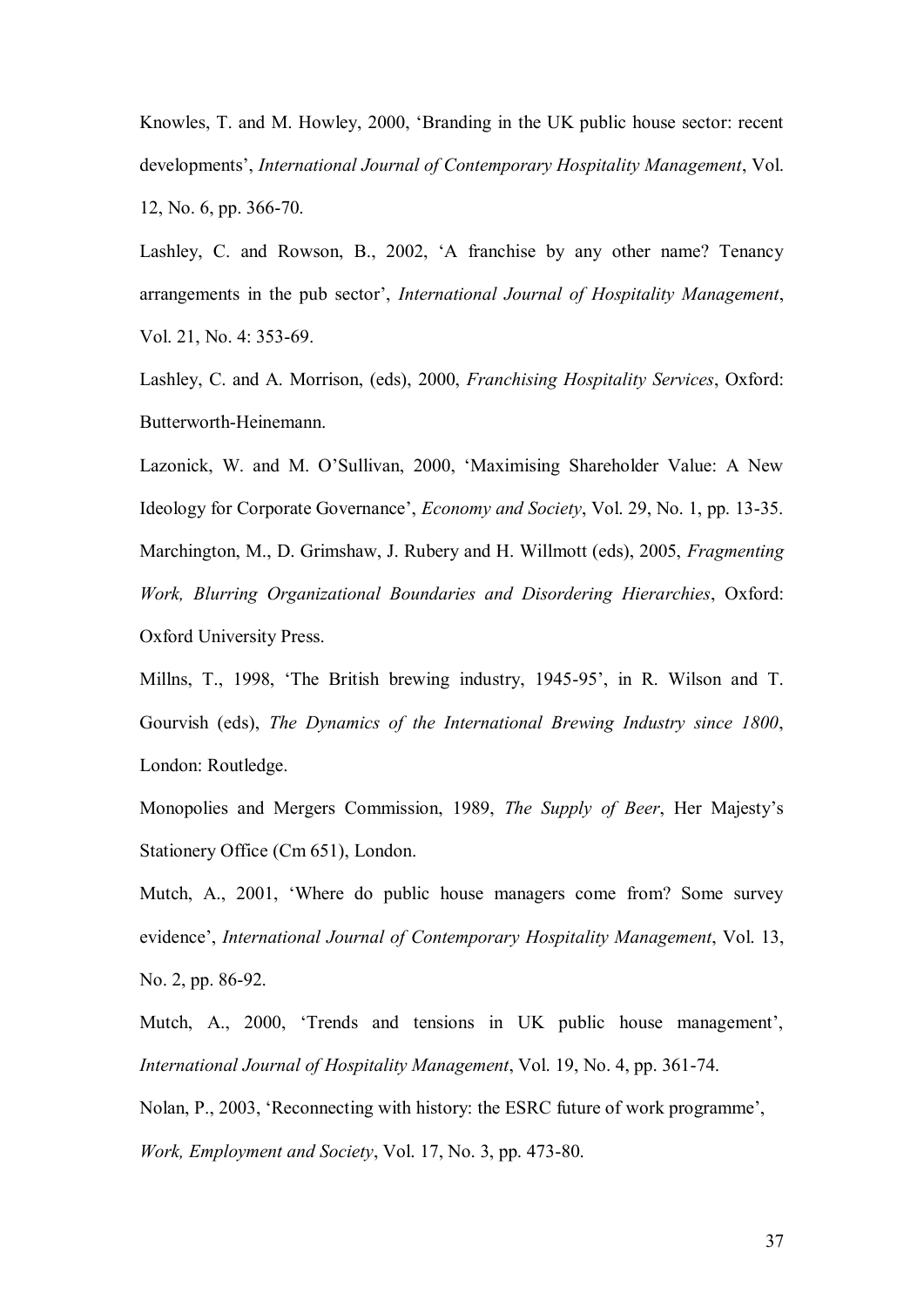O"Sullivan, M., 2000, *Contests for Corporate Control: Corporate Governance and Economic Performance in the US and Germany*, Oxford: Oxford University Press.

Pettigrew, A., 1985, *The Awakening Giant: Continuity and Change in ICI*, Oxford: Blackwell.

Pettigrew, A. and R. Whipp, 1991, *Managing Change for Competitive Success*, Oxford: Blackwell.

Preece, D., G. Steven and V. Steven, 1999, *Work, Change and Competition: Managing for Bass*, London: Routledge.

Pressnell, I., 1995, "Structural changes to British brewing and the pub trade 1989-94", *Brewing and Distilling International*, March, pp. 14-17.

Steven, V., 2000, "A Stairway to the Stars for "unskilled" women", *Women in Management Review*, Vol. 15, Nos. 1 & 2, pp. 20-29.

Steven, G., V. Steven and D. Preece, 2002, "Employee Relations Consequences of Ownership and Structural Changes in the UK Brewing and Public House Retailing Sectors", *New Zealand Journal of Industrial Relations*, Vol. 27, No. 1, pp. 107-118.

Thompson, P., 2003, "Disconnected capitalism: or why employers can"t keep their

side of the bargain", *Work, Employment and Society*, Vol. 17, No. 2, pp. 359-78.

Thompson, P. and D. McHugh, 2002, *Work Organisations: A Critical Introduction*,

Third Edition, Basingstoke: Palgrave.

Thompson, P. and J. O"Connell Davidson, 1995, "The Continuity of Discontinuity: Managerial Rhetoric in Turbulent Times", *Personnel Review*, Vol. 24, No. 4, pp. 17- 33.

Trade and Industry Committee, *Pub Companies*, Second Report, 2004/5, House of Commons, HC 128-1, 21/12/04.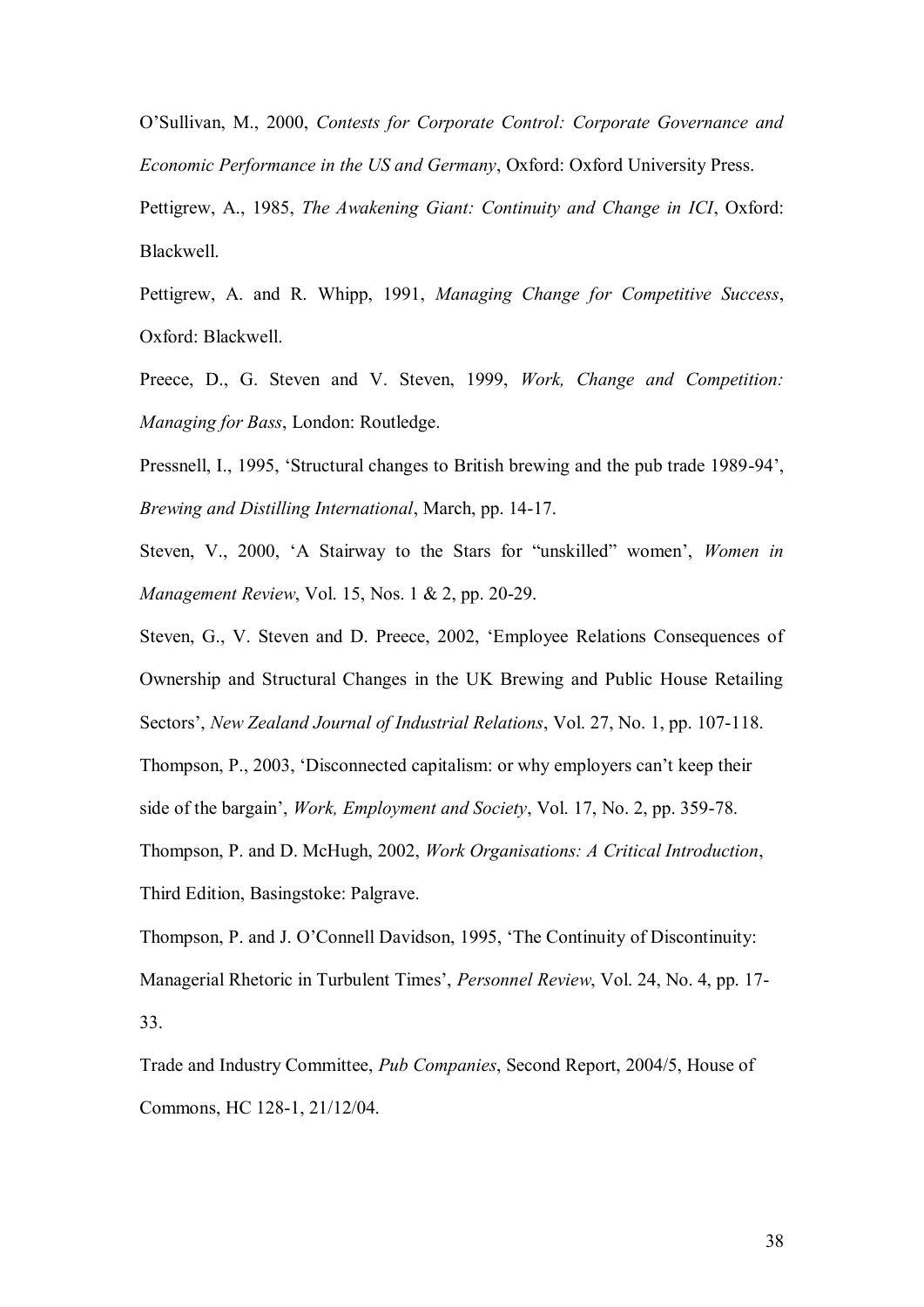White, M., S. Hill, C. Mills, and D. Smeaton, 2004, *Managing to Change? British Workplaces and the Future of Work*, Basingstoke: Palgrave.

Williams, K., 2000, "From Shareholder Value to Present-day Capitalism", *Economy and Society*, Vol. 29, No. 1, pp.1-12.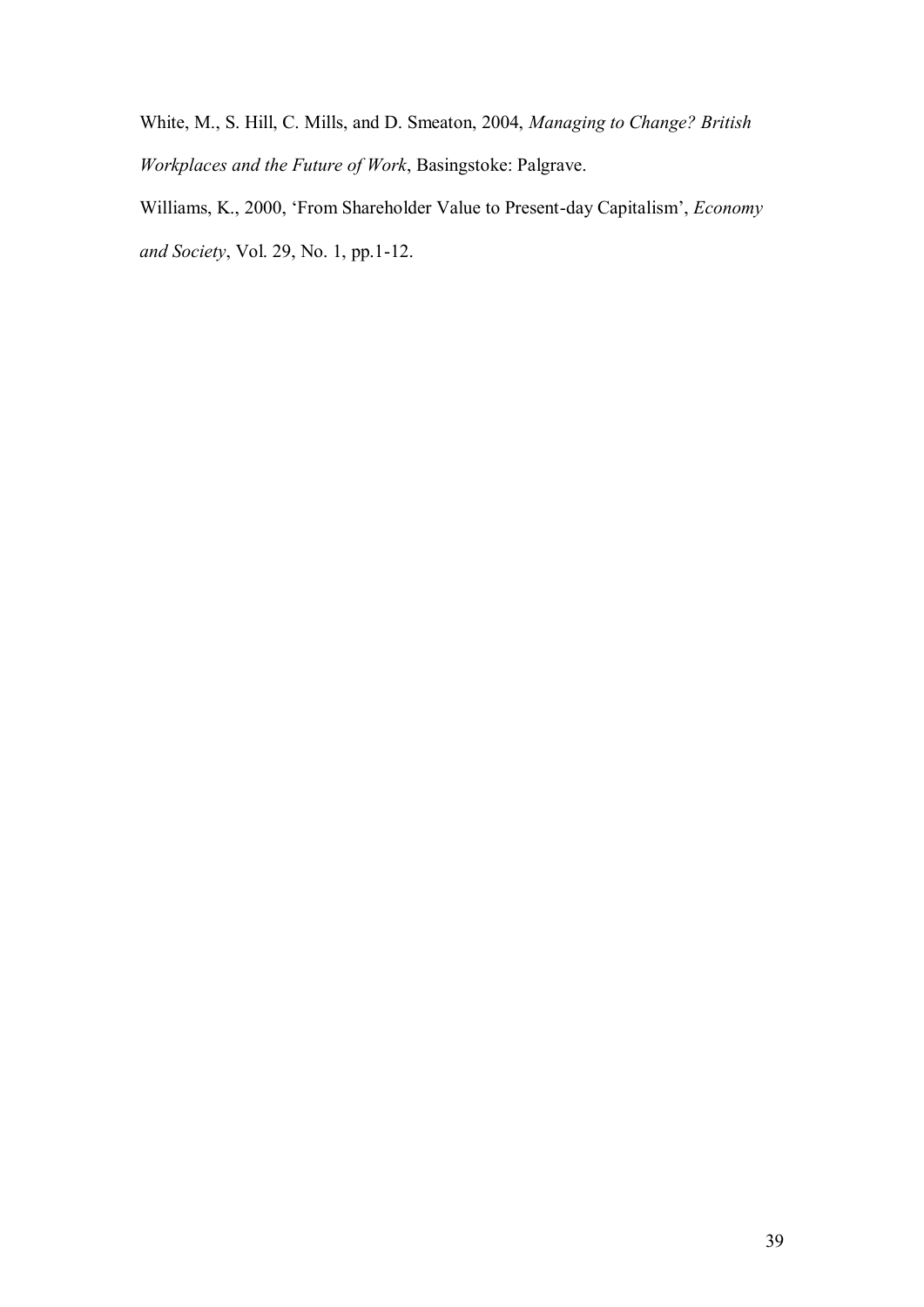|                         | 1989       | 2004             |
|-------------------------|------------|------------------|
| <b>National brewers</b> |            |                  |
| tenanted/leased         | 22,000     | $\mathbf{0}$     |
| managed                 | 10,000     | $\mathbf{0}$     |
| Subtotal                | 32,000     | $\boldsymbol{0}$ |
| <b>Regional brewers</b> |            |                  |
| tenanted/leased         | 9,000      | 5,972            |
| managed                 | 3,000      | 2,617            |
| Subtotal                | 12,000     | 8,589            |
| <b>Independents</b>     |            |                  |
| tenanted/leased         | negligible | 23,857           |
| managed                 | negligible | 10,268           |
| freehouses              | 16,000     | 16,850           |
| Subtotal                | 16,000     | 50,975           |
|                         |            |                  |
| <b>Total</b>            | 60,000     | 59,564           |

# Table 1. Ownership of UK public houses by type of operator

Source: 'Pub Companies', Second Report, 2004/5, House of Commons Trade and Industry Committee, HC 128-1, 21/12/04, p.8.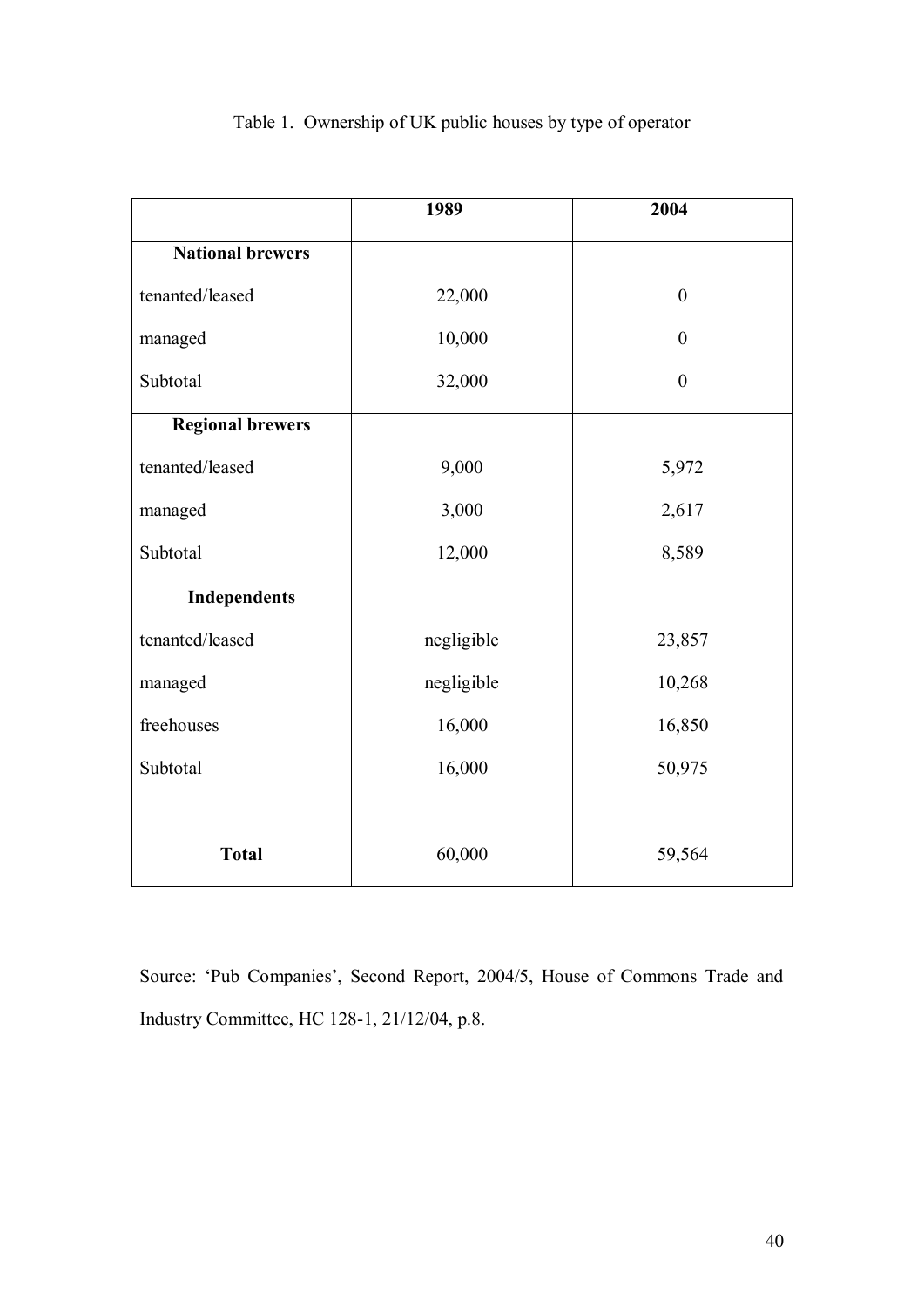Table 2. Estimates of public house ownership, 1989 and 2004

$$
1989 \t\t 2004
$$

| Bass Mixed (Brewer)                        | 7,190 Enterprise Inns             |  | Leased                                | 8,739 |
|--------------------------------------------|-----------------------------------|--|---------------------------------------|-------|
| Allied Mixed (Brewer)                      | 6,678 Punch Taverns               |  | Leased                                | 8,410 |
| Whitbread Mixed (Brewer)                   | 6,483 Spirit Group                |  | Managed                               | 2,468 |
| Grand Met. Mixed (Brewer) $6,419 \ W \& D$ |                                   |  | Mixed (Brewer)                        | 2,112 |
| Courage Mixed (Brewer)                     | 5,002 Greene King Mixed (Brewer)  |  |                                       | 2,100 |
| S. & N. Mixed (Brewer)                     | 2,287 Mitchells & Butlers Managed |  |                                       | 2,077 |
|                                            | Scottish & Newcastle Leased       |  |                                       | 1,094 |
|                                            | Wellington Pub Co. Leased         |  |                                       | 835   |
|                                            | <b>Avebury Taverns</b>            |  | Leased                                | 750   |
|                                            |                                   |  | London & Edinburgh Leased/managed 696 |       |
|                                            |                                   |  |                                       |       |

| <b>TOTAL</b><br>34,059 | TOTAL | 29,281 |
|------------------------|-------|--------|
|------------------------|-------|--------|

KEY "Mixed"=company operates both leased and managed pubs

Source: 'Pub Companies', Second Report, 2004/5, House of Commons Trade and Industry Committee, HC 128-1, 21/12/04, p.8.